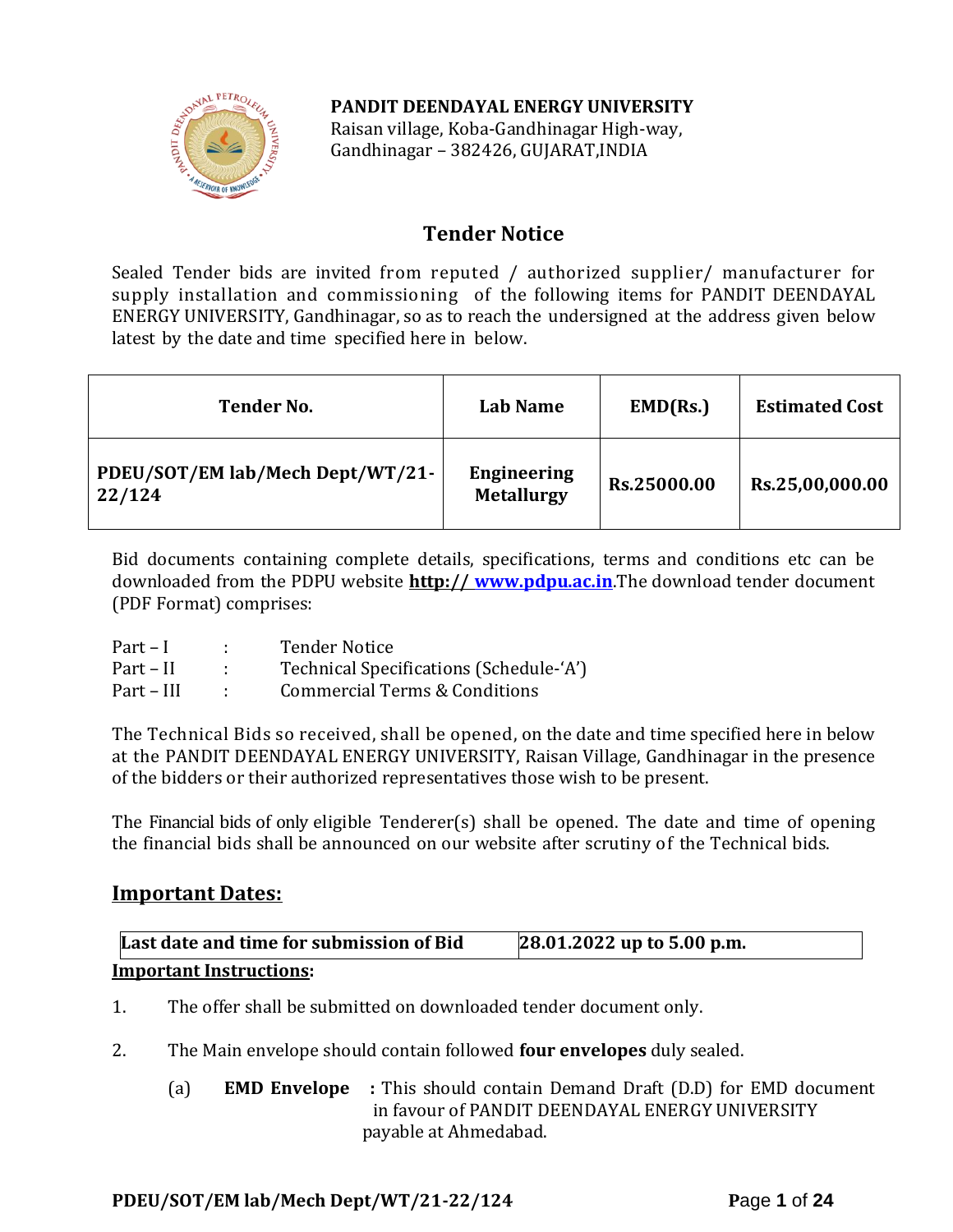- (b) **Technical Bid :** Schedule- 'A'
- (c) **General Commercial Terms & Conditions**
- (d) **Price Bid :** (Schedule 'B') should contain only Price Bid.

All the four envelopes should be super scribed with tender No., date of opening and Name of the bidder.

- 3. Offer without EMD is liable to be rejected forthwith.
- 4. The Tender, duly completed, should be sent by RPAD or Speed Post or Courier Service (Hand Delivery is not acceptable) so as to reach latest by the date and time specified here in above. Tender received after the due date and time shall be rejected irrespective of delay due to postal service or any other reasons.
- 5. Any technical query, information clarification pertaining to this tender may be referred to Dr. Vishvesh Badheka (Email: Vishvesh.badheka@spt.pdpu.ac.in) OR **[purchase@pdpu.ac.in](mailto:purchase@pdpu.ac.in)**

### **PDPU reserves right to reject any OR all tenders without assigning any reason.**

**Sd/-**

**Registrar PANDIT DEENDAYAL ENERGY UNIVERSITY** Raisan village, Koba-Gandhinagar High-way, Gandhinagar – 382426, GUJARAT,INDIA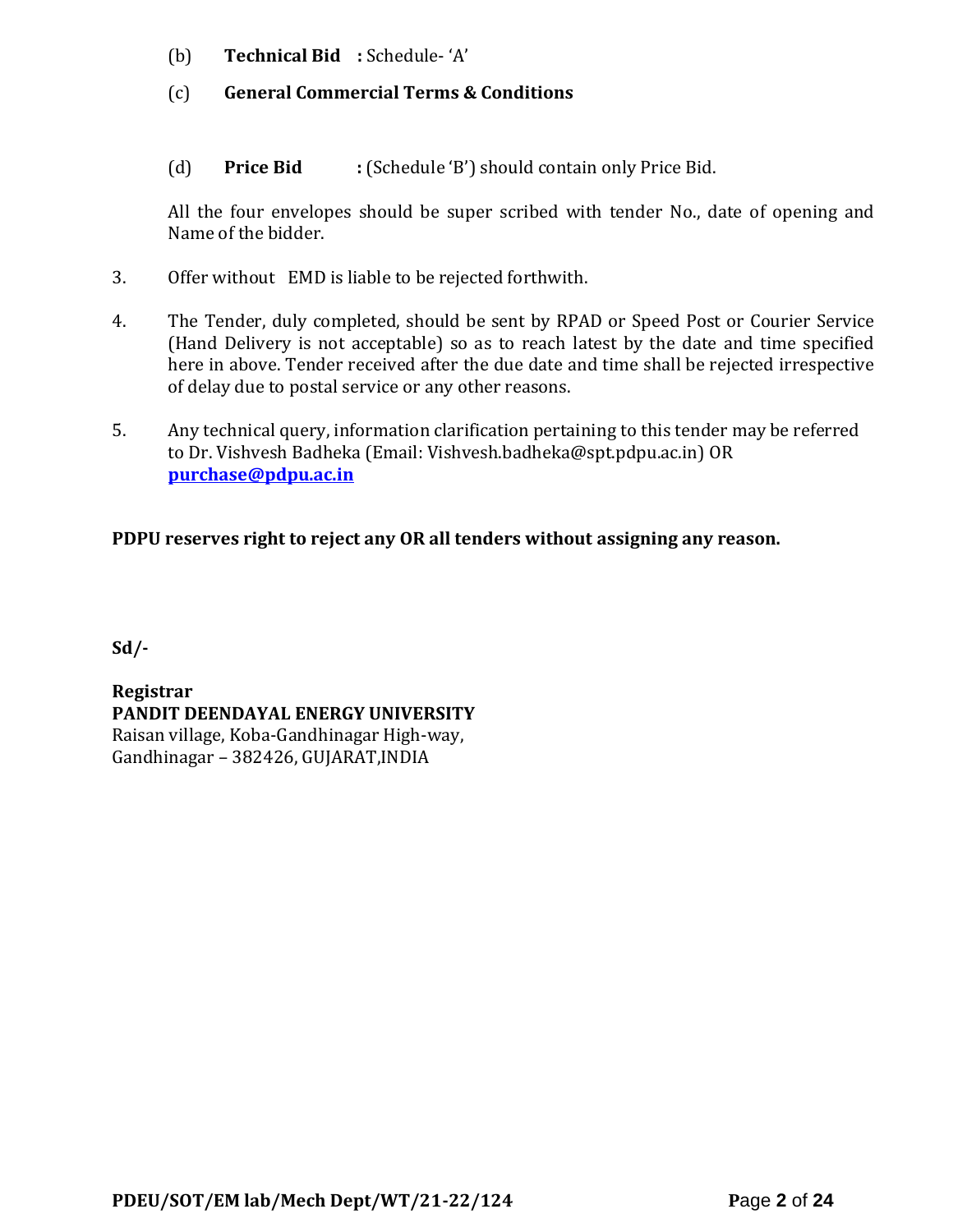### **PART-II**

### **SCHEDULE-'A'**

# **DETAILS TECHNICAL SPECIFICATION FOR ABRASION TESTER (DRY & SLURRY)**

| Sr. No.   | Name of the                                         | Specification                                                                                                                                                                                                                                                                                                                                                                                                                                                                                                                                                                                                                                                                                                                                                                                                                                                                                                                                                                  | Qty |
|-----------|-----------------------------------------------------|--------------------------------------------------------------------------------------------------------------------------------------------------------------------------------------------------------------------------------------------------------------------------------------------------------------------------------------------------------------------------------------------------------------------------------------------------------------------------------------------------------------------------------------------------------------------------------------------------------------------------------------------------------------------------------------------------------------------------------------------------------------------------------------------------------------------------------------------------------------------------------------------------------------------------------------------------------------------------------|-----|
| Equipment |                                                     |                                                                                                                                                                                                                                                                                                                                                                                                                                                                                                                                                                                                                                                                                                                                                                                                                                                                                                                                                                                |     |
|           |                                                     | <b>Technical specifications</b><br><b>Basic requirements:</b><br>1. It should comply with ASTM G65 for dry abrasion. Furthermore the<br>instrument design should be flexible and modular for upgradation to<br>slurry abrasion modules (ASTM G105 and B611) on the same platform.<br>2. The test unit must have automated loading system and should not use<br>deadweight.<br>3.<br>The base unit must facilitate a frictional force sensor to acquire the 3<br>body friction (between wheel, test block and abrasive particles) in real-<br>time.<br>4. Base unit must include with the abrasive particles feeding system with<br>control on the flow rate of abrasive particles.<br>The instrument must be integrated with panel PC to have a complete<br>5.<br>control on operation of test methods as needed<br>Tribometer should offer connected sensors and digital productivity tools<br>6.<br>complying with industry 4.0 standards to make it a smarter system.       |     |
| 01        | <b>ABRASION</b><br><b>TESTER</b><br>((DRY & SLURRY) | Control and data acquisition system:<br>The tribometer should be equipped with computer control interface for<br>effortless test setup as well as real-time data acquisition of friction, load<br>and wheel speed.<br>The software must have a safety interlocks for the speed, load,<br>temperature, and frictional force<br>The software should offer centralized cloud based data storage that<br>assures data traceability. The data storage and security should follow<br>ISO 27001.<br>It should offer user the ability to visualize real-time data during a test<br>from anywhere in the world on the desktop and mobile App.<br>It should offer real-time health monitoring and prognostics capability for<br>tracking instrument usage, minimizing unplanned downtime to ensure<br>maximum availability of instrument.                                                                                                                                                | 01  |
|           |                                                     | <b>Detailed specification:</b><br>Loading type: Automated pneumatic loading system<br>$\bullet$<br>Load range: 50 to 300N<br>Speed range: 50 to 250 rpm The speed of the wheel can be varied as per<br>desired conditions<br>Frictional force: 0 to 100 N<br><b>ASTM G65</b><br>$\checkmark$ Abrasive Rounded quartz grain sand as typified by AFS 50/70<br>Test Sand (ASTM G65)<br>$\checkmark$ Types of wheel: Neoprene or chlorobutyl rubber wheel<br>(Durometer hardness A60) as per ASTM G65<br>$\checkmark$ Wheel size: Ø 228.6 mm X 12.7 mm wide as per ASTM G65<br>$\checkmark$ Test block size: 76 x 25 x (3.2 to 12.7) mm<br>$\checkmark$ Flow rate of abrasive: 300 to 400 grams/min<br>Nozzle: SS -304, tip is shaped rectangular cone to produce<br>$\checkmark$<br>narrow shape of sand curtain<br>ASTM G105<br>Slurry vessel made from SS for better corrosion resistant while<br>$\checkmark$<br>using distilled water. It must have a drain port for removing |     |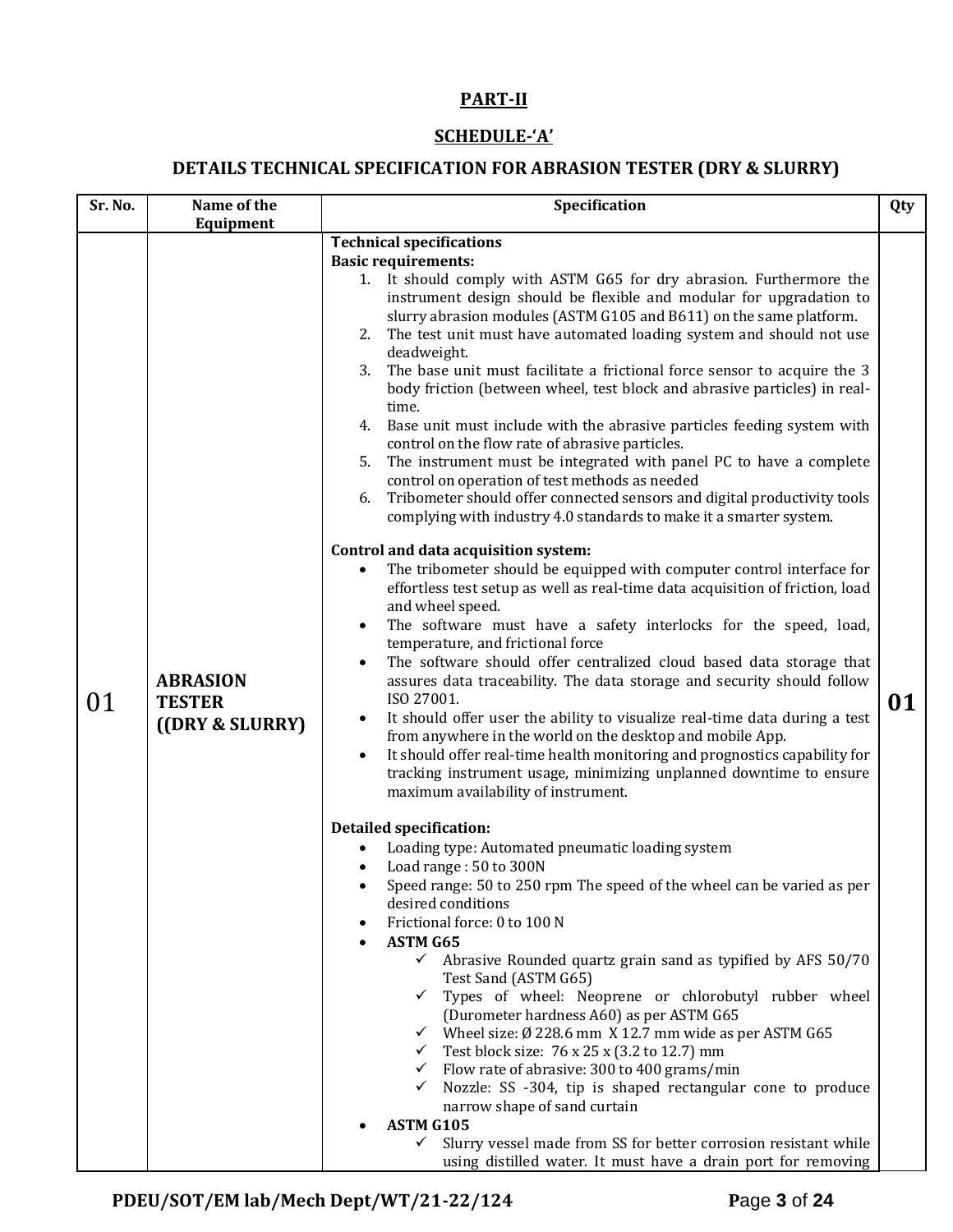|  |                  | slurry. (can be common or separate vessels for both ASTM G65<br>and ASTM B611)                                                                                                                                     |
|--|------------------|--------------------------------------------------------------------------------------------------------------------------------------------------------------------------------------------------------------------|
|  | ✓                | Abrasive Rounded quartz grain sand as typified by AFS 50/70<br>Test Sand                                                                                                                                           |
|  | $\checkmark$     | Types of wheel: Neoprene or chlorobutyl rubber wheel with<br>paddles fitted on sides. Three rubber wheels of different shore                                                                                       |
|  |                  | hardness $A - 50$ , $A - 60$ and $A - 70$ .<br>$\checkmark$ Wheel size: $\emptyset$ 178 mm X 13 mm wide as per ASTM G65                                                                                            |
|  | <b>ASTM B611</b> |                                                                                                                                                                                                                    |
|  |                  |                                                                                                                                                                                                                    |
|  | ✓                | Slurry vessel made from SS for better corrosion resistant while<br>using distilled water. It must have a drain port for removing<br>slurry. (can be common or separate vessels for both ASTM G65<br>and ASTM B611) |
|  | $\checkmark$     | Abrasive Aluminum oxide 50 µm size                                                                                                                                                                                 |
|  |                  | Types of wheel: AISI 1020 steel (80 to 95 HRB), non-heat<br>treated, outer dia. ground to 1.6Ra surface roughness. Four<br>agitating vanes are attached at 90 increment on both sides of<br>wheel                  |
|  |                  | $\checkmark$ Wheel size: $\emptyset$ 169 ± 0.1 mm X 12.73 ± 0.1 mm wide as per<br>ASTM B611                                                                                                                        |
|  | $\checkmark$     | Test block size: 76.5 x 25.4 x 12.7 mm                                                                                                                                                                             |
|  |                  | <b>Technical evaluation criteria:</b>                                                                                                                                                                              |
|  | platform         | Supplier should submit datasheet and brochure showing ASTM G65 and<br>upgradable modules (ASTM G105 and ASTM B611) on the same                                                                                     |
|  | ٠                | The supplier should submit detailed test report as per ASTM G65<br>procedure A, B, C, D and E demonstrating repeatability of volumetric<br>wear on samples with different hardness.                                |
|  | ٠                | The software for data analytics and continuous monitoring of the<br>instrument on desktop should be validated and required documentation<br>or screenshots or manual submitted with the offer.                     |
|  | ٠                | Microscopic images of AFS 50/70 quarts sand as per the ASTM G 65<br>must be submitted along the bid.                                                                                                               |
|  |                  | The supply must submit the detailed test report of as per ASTM G105<br>and ASTM B611 using AISI D-2 tool Steel demonstrating the<br>repeatability of volumetric wear on samples.                                   |
|  |                  |                                                                                                                                                                                                                    |
|  |                  | Vendor qualifications: (Only vendors meeting the following requirements                                                                                                                                            |
|  | will qualify):   |                                                                                                                                                                                                                    |
|  | $\bullet$        | The vendor should be and Original Equipment Manufacturer (OEM). The                                                                                                                                                |
|  |                  | certificate of the same must be provided along with the bid.<br>The vendor must be an ISO 9001:2015 certified company. The certificate                                                                             |
|  | ٠                | of the same must be provided along with the bid.                                                                                                                                                                   |
|  | ٠                | The vendor must submit the reference list of quoted instrument                                                                                                                                                     |
|  |                  | supplied to any customer. PO copy/ Execution copy of the same must be<br>provided as a proof.                                                                                                                      |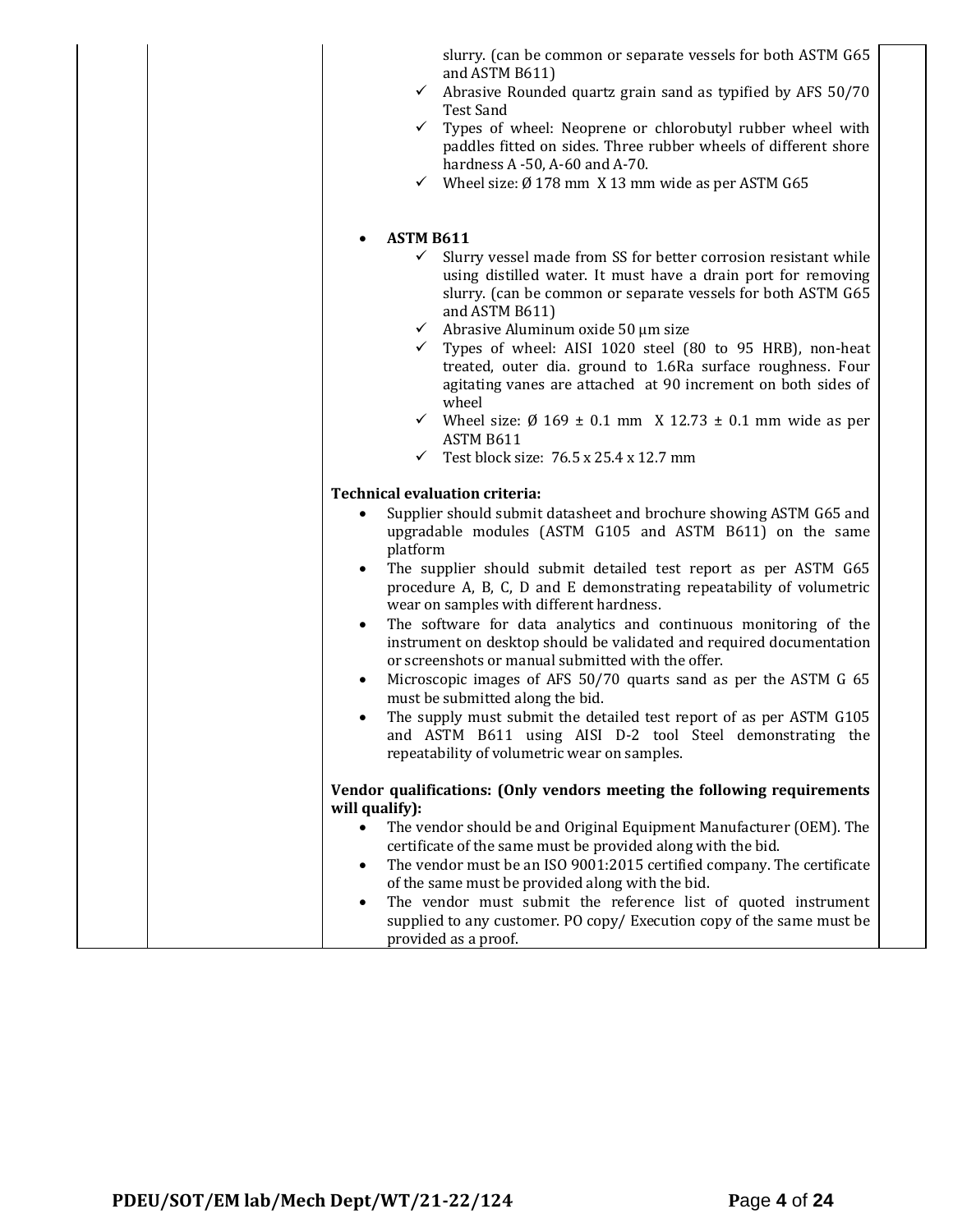### **PART-III**

#### **GENERAL COMMERCIAL TERMS AND CONDITIONS**

#### **DEFINATIONS:**

- Tenderer/Supplier/Bidder: These terms are synonym and mean the firm who intends or who has submitted offer in response to this tender.
- Tender / Bid Document: means this tender document.
- PDPU: PANDIT DEENDAYAL ENERGY UNIVERSITY having it office at Raisan Village, Gandhinagar-382007 and includes it's successors and assignee.
- **1**1. The tenderer should thoroughly read all the clauses of the tender document before submitting the duly filled in Tender.

Tenderer shall place the following **ANNEXURES as FIRST EIGHT pages** of their Technical Bid in the following sequence.

| <b>FIRST PAGE</b>   | <b>ANNEXURE-1</b>   |
|---------------------|---------------------|
| <b>SECOND PAGE</b>  | <b>ANNEXURE - 2</b> |
| THIRD PAGE          | <b>ANNEXURE - 3</b> |
| <b>FOURTH PAGE</b>  | <b>ANNEXURE - 4</b> |
| <b>FIFTH PAGE</b>   | <b>ANNEXURE - 5</b> |
| <b>SIXTH PAGE</b>   | ANNEXURE-6          |
| <b>SEVENTH PAGE</b> | <b>ANNEXURE - 7</b> |
| EIGHTH PAGE         | <b>ANNEXURE - 8</b> |

# **2 SUBMISSION OF BID DOCUMENT:**

PDPU follows two bid systems. Tenderer shall submit two separate bids viz.

- a) Techno Commercial Bid (Technical Bid) **and**
- b) Price Bid as under.

#### **(a) Technical Bid: This shall be in sealed envelope. It shall be super scribed**

|  | Technical Bid: Tender No.<br><b>Name of Bidder:</b> |  |
|--|-----------------------------------------------------|--|
|--|-----------------------------------------------------|--|

#### **It shall contain the following**

(i) Eight pages as mentioned in condition 1 above and

#### **TENDERERS SHOULD FURNISH THE FOLLOWING DETAILS:**

[1] Technical Specifications(Part-II) and General Term & Conditions(Part –III) of Tender Document Duly Sign on each page by Authorized Signatory as token of his acceptance.

[2] Audited Accounts of last three years of the firm.

[3] Performance reports if any.

[4] Consent letter from their principals to manufacture such items.

[5] All the testing equipment MUST have been calibrated up to date.

[6] List of customers

(ii) All the information and supporting documents for (i) above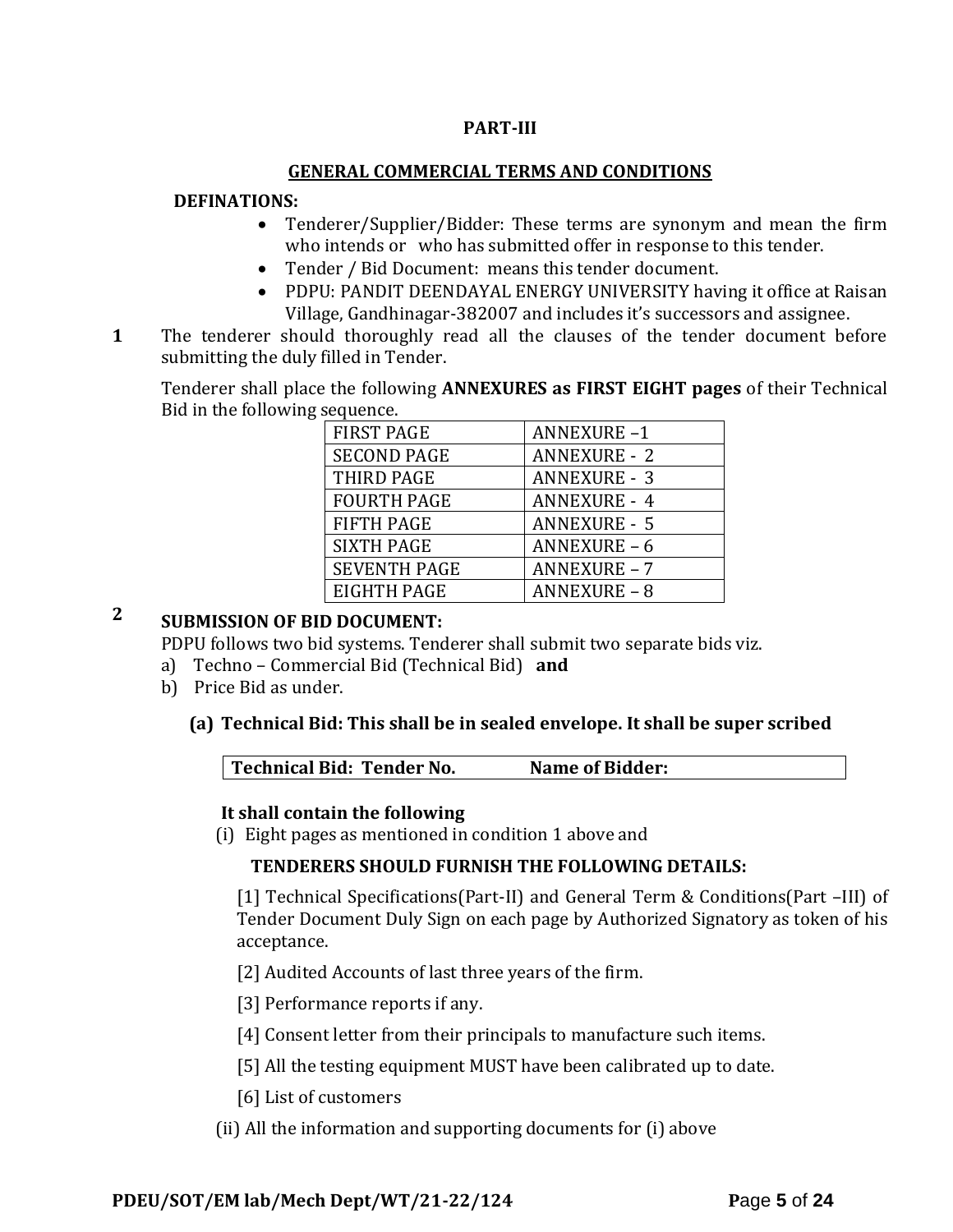(iii) Details, Documents, Literature, certificates etc. for the equipment / Material offered.

### **(b)Price Bid: This shall be in sealed envelope.**

It shall contain offer price in the form specified in the tender document as Schedule- 'B'. The Printed Price list or price in different format will render the offer liable for rejection. **It shall be super –scribed as:**

Price Bid: Tender No.: Name of Bidder:

**c) EMD Envelope**: This envelop shall contain the following:

Demand draft or Bank Guarantee, as the case may be, for EMD supporting document, as mentioned hereof, if bidder seeks exemption in EMD **It shall be super – scribed as :**

|  | EMD Envelop: | Tender No.: | Name of Bidder: |
|--|--------------|-------------|-----------------|
|--|--------------|-------------|-----------------|

### **d) Main Envelope: This envelope shall contain envelop of Technical bid, envelop of EMD and Price Bid. It shall be super – scribed as :**

| Tender No.:<br>Name of Bidder:<br>Main Envelop: |
|-------------------------------------------------|
|-------------------------------------------------|

The entire bid document (Main envelope mentioned above) should be submitted so as to reach this office not later than 02.00 P.M. on due Date as specified in the tender notice through RPAD / Speed post or Courier only

Incomplete bids and amendments and additions to bids after opening of the bids will be ignored out rightly.

The technical scrutiny committee of PDPU shall evaluate the techno-commercial view of the tender. PDPU reserves the right to open or not to open the price bid of the bidders on the basis of their past performance of their supplied materials.

**The price bid of those who are techno-commercially qualified shall only be opened.** 

### **3 PRICE EVALUATION:**

No price preference shall be given on any account. All tenders will be evaluated on firm price end-cost basis; The parties however shall give the detailed break-up of the end cost. If PDPU feels that there is lack of serious competition or for any other reasons, PDPU may negotiate with the L-1 party. PDPU's decision to accept any or all tenders shall be final and binding on all the parties. However, the DG of PDPU or the Authorized committee at its sole discretion reserves the right to negotiate with other tenderer in case the technical specification of some or all products are found to be superior.

#### **4 EARNEST MONEY DEPOSIT: (E.M.D.)**

E.M.D. is payable @1% of the value of the items offered. The EMD is payable by Demand Draft, of any Nationalized Banks, drawn in favor of the PANDIT DEENDAYAL ENERGY UNIVERSITY, payable at Ahmedabad. If the amount of EMD is more than Rs. 25000/- the same can be paid by an irrecoverable Bank Guarantee from any nationalized Bank in a standard format prescribed by PDPU (Format given in this tender document).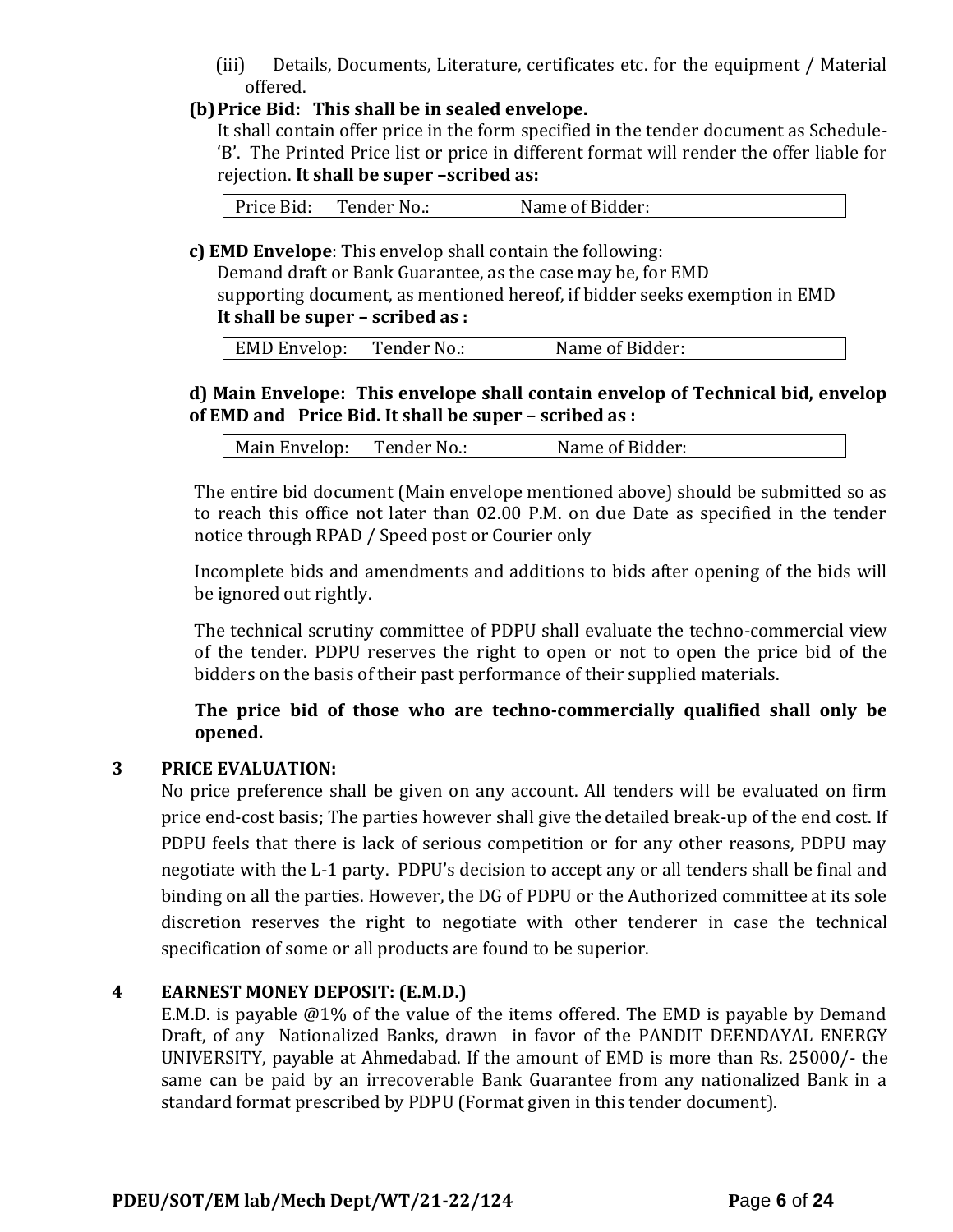### **5 DELAYED AND LATE TENDERS:**

**No Tender shall be accepted / opened in any case which are received after due date and time of the receipt of tender irrespective of delay due to postal services or any other reasons and PDPU shall not assume any responsibility for late receipt of tender. Any correspondence in this matter will not be entertained.**

#### **6 PRICES:**

The details of the price shall be given in Price Bid (Schedule-B) only and nowhere else. Prices quoted shall be FIRM and on F.O.R. Destination basis (i.e. PDPU,Gandhinagar). However, the Tenderer should indicate in the Price Bid, the break-up of Unit F.O.R. Destination Prices with break-up of Unit Ex-works price ,Excise duty, GST, Custom Duty, average freight, packing charges, and Insurance Charges. Tenderer should quote the Freight as well as Insurance Charges both separately as shown in price bid. Please note that payment of excise duty will be made only on Ex-Work prices. Also, please mention rate of Excise duty. If this is not specifically mentioned then PDPU will have the option to take the prices as exclusive of taxes and duties (at maximum slab rates) for the evaluation of the tenders.

The Tenderer should invariably indicate the total unit end cost price considering all their costs / calculations in the Price bid itself for each item and all sub-items if any. This is mandatory. Cost components hidden / furnished elsewhere will not be considered and will be ignored out-rightly.

### **Only for Traders - Tender:**

[i] In case of a trader-**tender**, if the quotation is furnished for all inclusive rates and the rates of taxes and duties are indicated without indicating the amount, in such cases, the **price** is eligible for statutory variation.

[ii] Where the trader-**tender** quotes all inclusive rates without indicating the rate of Taxes and Duties included in the quoted price, the price is not eligible for any statutory variation.

### **7 REFUND / FORFIETURE OF E.M.D**

EMD will be forfeited if (i) the tender, it covers, is withdrawn during the validity of the offer or (ii) the Tenderer fails to furnish / deposit the Performance Guarantee towards Execution Period (security deposit).

EMD of the unsuccessful tenderer's will be returned without intimation within 60 days of placing of the order to the successful Tenderer subject to the unsuccessful bidder returning the original receipt of the EMD together with the advance stamped receipt, to the Accounts Officer of PDPU.

EMD will be returned to the successful bidders, only on their submission of performance guarantee towards execution period against order released to them.

### **8 PERFORMANCE GUARANTEE (PG) TOWARDS EXECUTION PERIOD: (i.e. SECURITY DEPOSIT):**

Successful tenderers will be required to pay an amount equivalent to 10% (Ten) of the value of the purchase order as Performance Guarantee (Security Deposit) within 10 days from the date of the purchase order failing which the purchase order is liable to be cancelled at the cost and the risk of the successful Tenderer (at the discretion of PDPU).

It can be paid by Demand Draft drawn in favour of PANDIT DEENDAYAL ENERGY UNIVERSITY payable at Ahmedabad or in the form of Bank Guarantee from Nationalized Bank if the amount is more than Rs.35,000/-.

### **PDEU/SOT/EM lab/Mech Dept/WT/21-22/124 P**age **7** of **24**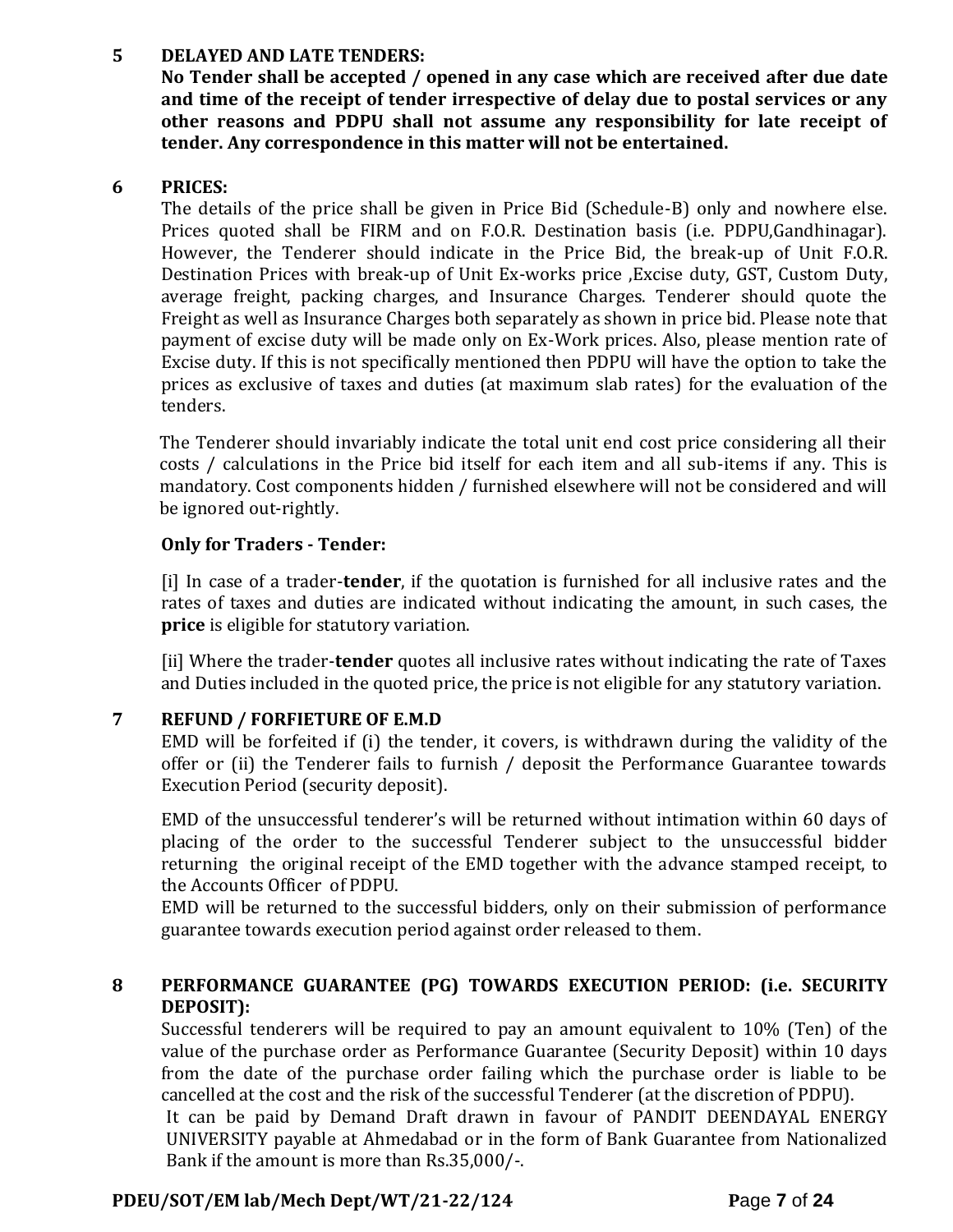The Bank Guarantee will be executed on the standard form prescribed by PDPU as APENDIX - I.

The Bank Guarantee so furnished should have clear one time validity till the completion of the order in all respects. Bank Guarantee for Interim period will not be acceptable. If by any reasons the supply period is extended then the supplier shall undertake to renew the Bank Guarantee at least one month before the expiry of the validity failing which PDPU will be free to encash the same.

The successful bidder/s shall have also to furnish PG (as specified here of) for the contract value towards warranty / guarantee period separately as applicable as per tender conditions.

Performance Guarantee towards Execution Period (Security Deposit) will be returned on successful completion of the Order and only after the Performance Guarantee towards warrantee/guarantee, as mentioned above, is submitted.

#### **9 VALIDITY OF THE OFFERS:**

The offers shall to be kept valid for a period of 180 days from the date of opening of technical bids. In case the finalization of the tender is likely to be delayed, the tenderers will be asked to extend the same without change in the prices or any terms and conditions of the offer. If any change is made, original or during the extended validity period, the offers will be liable for outright rejection without entering into further correspondence in this regard and no reference will also be made.

### **10 TRUCK RECEIPT (T.R) / AIRWAY BILL (A.B)**

All the Goods should be dispatched freight paid and the A.B / T.R should be forwarded directly to PDPU Office at Raisan Village, Gandhinagar. The demurrage charges, if any, paid by the PDPU due to delay in informing PDPU or any other reason attributable to supplier, will be deducted from his bill. It is essential that packing notes and invoices are furnished in respect of every consignment.

The supplier will be responsible for any damages / shortage claim rejected by the respective Authorities for want of a clear A.B / T.R.

Materials may be dispatched by any convenient mode of transport and up to PDPU i.e. F.O.R Destination.

### **11 PACKING AND FORWARDING CHARGES:**

The prices shall be inclusive of packing & forwarding charges. The Materials should be strongly and adequately packed to ensure safe arrival at destination. The materials dispatched from overseas by Air / Shipping should be packed such that it can withstand rough handling and possible corrosion due to exposure to salt laden atmosphere, salt spray or open storage. All packing must be clearly marked with order Number and consignee's name and address.

#### **12 TRANSIT INSURANCE:**

All the materials will be required to be supplied up to Destination against all transit risks, such as damage, loss, theft, fire, etc. The insurance period shall cover 15 days after the date of receipt of materials at site to enable PDPU to check up stores fully. The suppliers will be responsible for free replacement of such stores which have been received short, damaged or broken within 15 days.

The cost of damaged, defective stores materials will however be deducted from the bills of the suppliers and will be refunded only after replacement thereof. It will be the

### **PDEU/SOT/EM lab/Mech Dept/WT/21-22/124 P**age **8** of **24**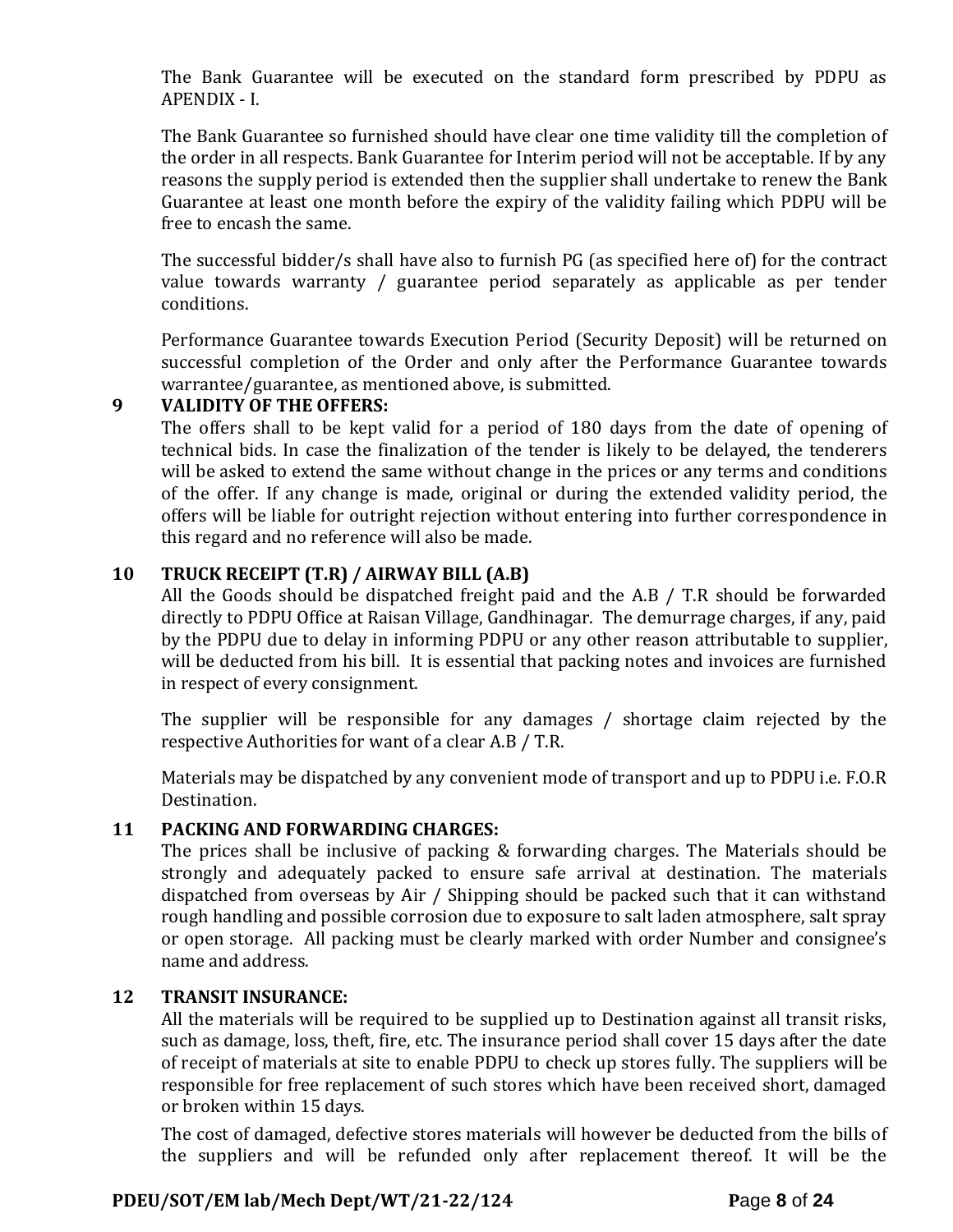responsibility of the supplier to lodge claim against the insurance on receiving necessary advice from PDPU.

### **13 ACCEPTANCE OF STORES:**

The equipments/ materials to be supplied against this tender are subject to their acceptance by PDPU or any other Officer deputed for this purpose.

#### **14 UNLOADING:**

Unless specified otherwise in the purchase order, Unloading of the materials shall be arranged by PDPU.

#### **15 STATUTORY VARIATION:**

Any statutory increase or decrease in the taxes and duties subsequent to the offer under this tender if it takes place within the original contractual delivery date will be to PDPU account subject to the claim being supported by documentary evidence. No increase due to such variation shall be allowed for the portion of the delivery after the original contractual delivery date. However, if any decrease takes place after the contractual delivery date, the advantage will have to be passed on to PDPU.

#### **16 PAYMENT TERMS :**

#### **A. In case of Domestic(i.e. Indian) Supplier the payment Terms as Under :-**

- 70% of Payment only after proper verification of the delivered equipments by the vender.
- Remaining 30% Payment of invoice value within one month on successful installation, Commissioning and training.

#### **B. In case of Foreign Supplier the Payment Terms is as Under :-**

- 90 % payment through Irrevocable Letter of Credit.
- 10 % payment through Wire Transfer within 5 (five) Working Days after the date of Successful Commissioning and Installation of the System. **OR**
- 90% payment will be released through wire Transfer within 5 (five) Working Days after receipt of the material.
- 10% payment will be released through Wire Transfer within 5 (five) Working Days after the date of Successful Commissioning and Installation of the System. **OR**
- 100 % through Wire Transfer within 5 (five) Working Days after the date of Successful Commissioning and Installation of the System.
- **Installation:** All arrangement for installation must be made by concern Vender.

#### **17 REPEAT/ADDITIONAL ORDERS:**

PDPU reserves the right to place repeat order / additional order on the successful tenderers up to 25% of the original quantity of the P O at the same prices, terms and conditions stipulated in the original contract during three months from the date of Purchase Order.

#### **18 DELIVERY PERIOD:**

The Tenderers will have to quote a firm delivery period subject to the force Majeure conditions as accepted by PDPU. Tenderer should mention their delivery period. Time being the essence of this tender, delivery period shall be strictly adhered to. Delay in execution of order on account of any reasons will be subject to levy of penalty.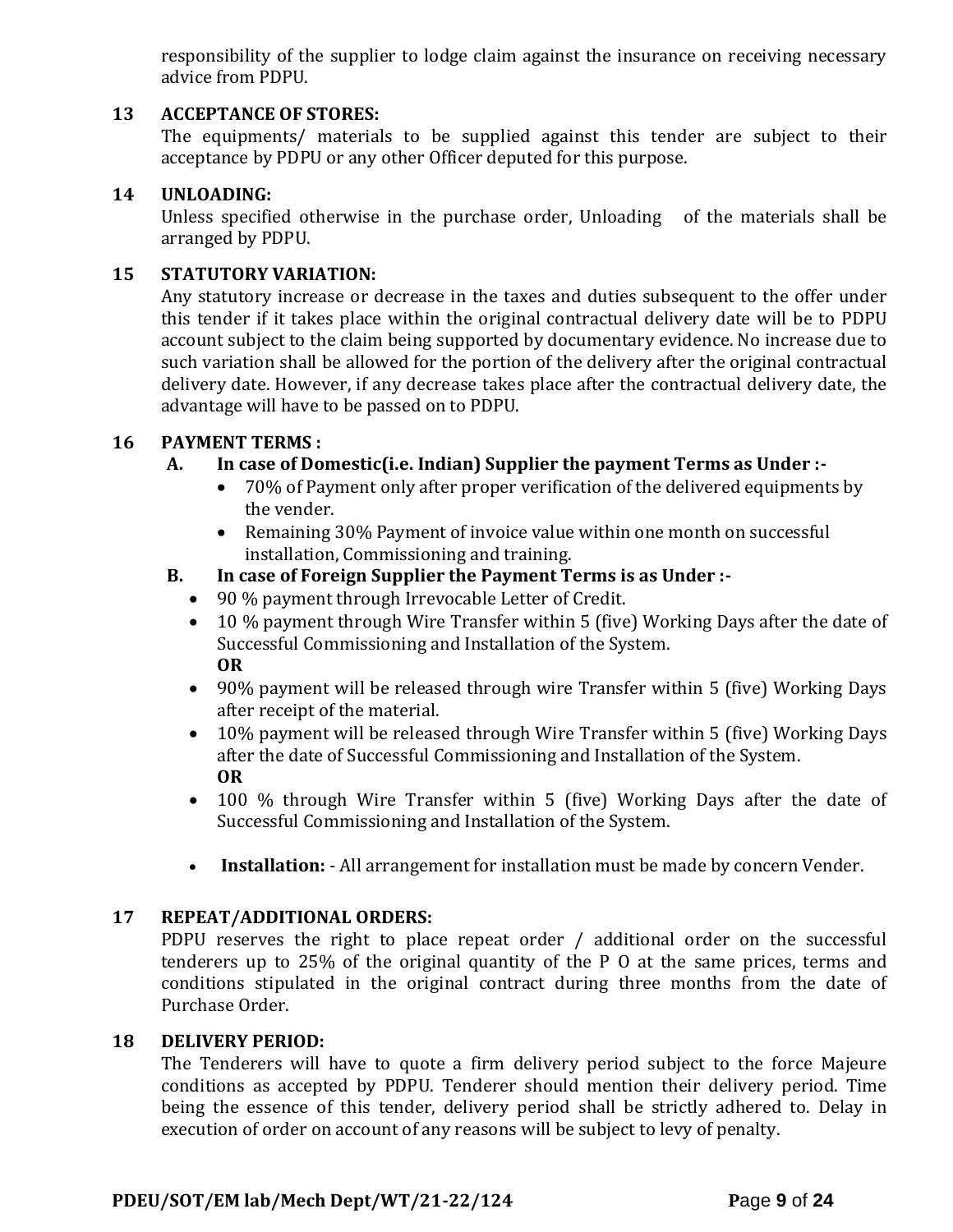#### **19 PENALTY FOR LATE DELIVERY:**

**In case, the materials are not delivered within the period stipulated in the order, penalty shall be levied at ½% per week on the prices (End cost excluding taxes) subject to maximum 10% reckoned on the value of late delivered supplies.**

Due consideration will be given to waive levy of penalty for the reasons absolutely beyond suppliers control for which documentary evidence will have to be provided. The request for extension in delivery giving reasons and supporting documents shall have to be made available within one month on completion of the supply, and no request to waive levy of penalty will be entertained / reviewed during the execution of order.

#### **20 EXTENSION IN CONTRACTUAL DELIVERY DATE:**

It will be supplier's responsibility to ensure that goods are delivered within the stipulated delivery period. However, if PDPU may consider extension of delivery period with or without statutory variations, for the reasons beyond the control of the tenderer and subject to the Penalty as mention hereof.

Such extension will be subject to the following conditions.

[a] No increase in price on account of any statutory increase in or fresh imposition of customs duty, excise duty, GST or on account of any other tax or duty shall be admissible on the material delivered after the original contractual delivery date.

[b] Notwithstanding any stipulation in the contract for increase in price on any other ground, no such increase which has become effective on or after the contractual delivery date shall be admissible on material delivered after the original contractual delivery date.

[c] Nevertheless, PDPU shall be entitled to the benefit of any decrease in price on account of reduction in or remission of customs duty, excise duty, GST or on account of any other tax or duty or on any other ground as stipulated in the P.O., which takes place on or after the contractual delivery date of the said P.O. for the material delivered after the original contractual delivery date.

#### **21 REPLACEMENTS OF GOODS BROKEN, DAMAGED OR SHORT:**

In the event of any material or part thereof found broken or damaged or received short during transit or during installation or Commissioning or testing at site, before commissioning in service the suppliers shall replace the same free of cost. However, PDPU will recover amount equivalent to the cost of such damaged / broken / short supplied materials and will repay when actual replacement is given.

#### **22 POST TENDER CORRESPONDENCE / ENQUIRIES:**

The Tenderer will be refrain from pursuing / canvassing the matter, directly or indirectly with any Office of PDPU as otherwise the same would amount to disqualification of the tender.

- **23** PDPU shall have the right to make any changes, additions / deletions or modifications in any terms / conditions or quantity of the tender and / or specifications as may be deemed necessary by PDPU at its sole discretion at any time before the due date of opening of the tender.
- **24** PDPU does not accept the printed conditions of any Tenderer. It will be ignored without any reference; hence tenderers should withdraw such printed conditions if they have any. PDPU shall accept only unconditional tender.

#### **PDEU/SOT/EM lab/Mech Dept/WT/21-22/124 P**age **10** of **24**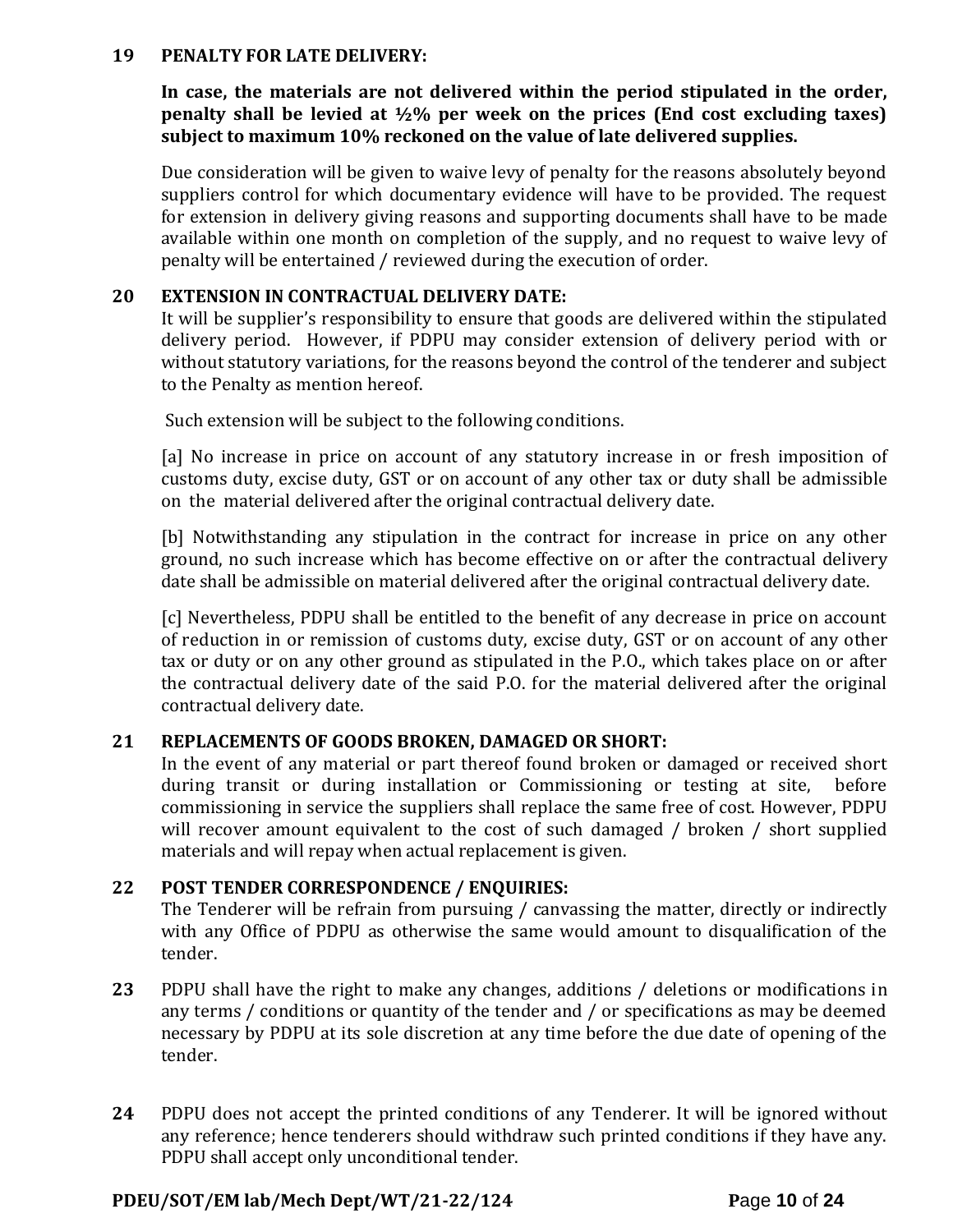- **25** If technical deviations furnished by the Tenderer are not agreeable to PDPU, the offers may be ignored. However it will be solely at discretion of PDPU to consider the technical deviations OR not for considering the Tenderer. No correspondences of the Tenderer will be entertained in this matter.
- **26** Please indicate whether the goods offered are first sale or second sale so as to determine the payment of GST.
- **27** Revision of prices or any commercial terms affecting the price after opening of technical bids shall not be considered and will be ignored.
- **28** Tenderers shall indicate the name of their partners of their manufacturing firm.
- **29** Tenderer should specifically mention in the offers the name of the Partners / Proprietor / Directors who is / are the signing authority.

### **30 GUARANTEE:**

If the goods, stores and equipments found defective due to bad design or workmanship the same should be repaired or replaced by the tenderer free of charge if reported within 24 months from the date of commissioning of equipments whichever is earlier. Tenderer will be responsible for the proper performance of the equipments / materials for the respective guarantee period.

### **31 APPROVAL:**

The goods shall be subject to the approval of PDPU after receipt of the Material at site.

**32** PDPU would prefer the offers from manufacturers directly. All the manufacturers should quote for those items, which are actually manufactured at / rolled by their plants. This should be strictly adhered.

PDPU reserves the right to inspect, suppliers factory at any time during the currency of the contract in case order is placed on supplier and also to inspect manufactured material before testing / packing / dispatch.

**33** If in any company, the interest of any employee of the PDPU. or his relative as defined in Section VI of the Company's Act. 1956, is 10% or more, PDPU will not deal with such company at all. Tenderer therefore, must specifically disclose this fact in his technical Bid. Non-disclosure of such facts would disqualify the Tenderer for further dealing with PDPU.

### **34 TERMINATION OF CONTRACT:**

In case, the supplier fails to deliver the stores / materials / equipments or any consignment thereof within contractual period of delivery or in case the stores are found not in accordance with prescribed specification and/or the approved sample, PDPU shall exercise its discretionary power as under:

[a] To recover, from the supplier as agreed, by way of penalty clause above,

or

[b] To purchase from elsewhere, after giving notice of 15 days to the supplier, on his account and his risk

or

[c] To cancel the contract.

or

[d] PDPU at any time terminate the contract by giving written notice to the qualified Bidders/Tenderer without compensation to the qualified tenderer, if he become bankrupt or otherwise, insolvent or in case of dissolution of firm or winding up of company provided that such termination will not prejudice or effect any right of action or remedy which has

### **PDEU/SOT/EM lab/Mech Dept/WT/21-22/124 P**age **11** of **24**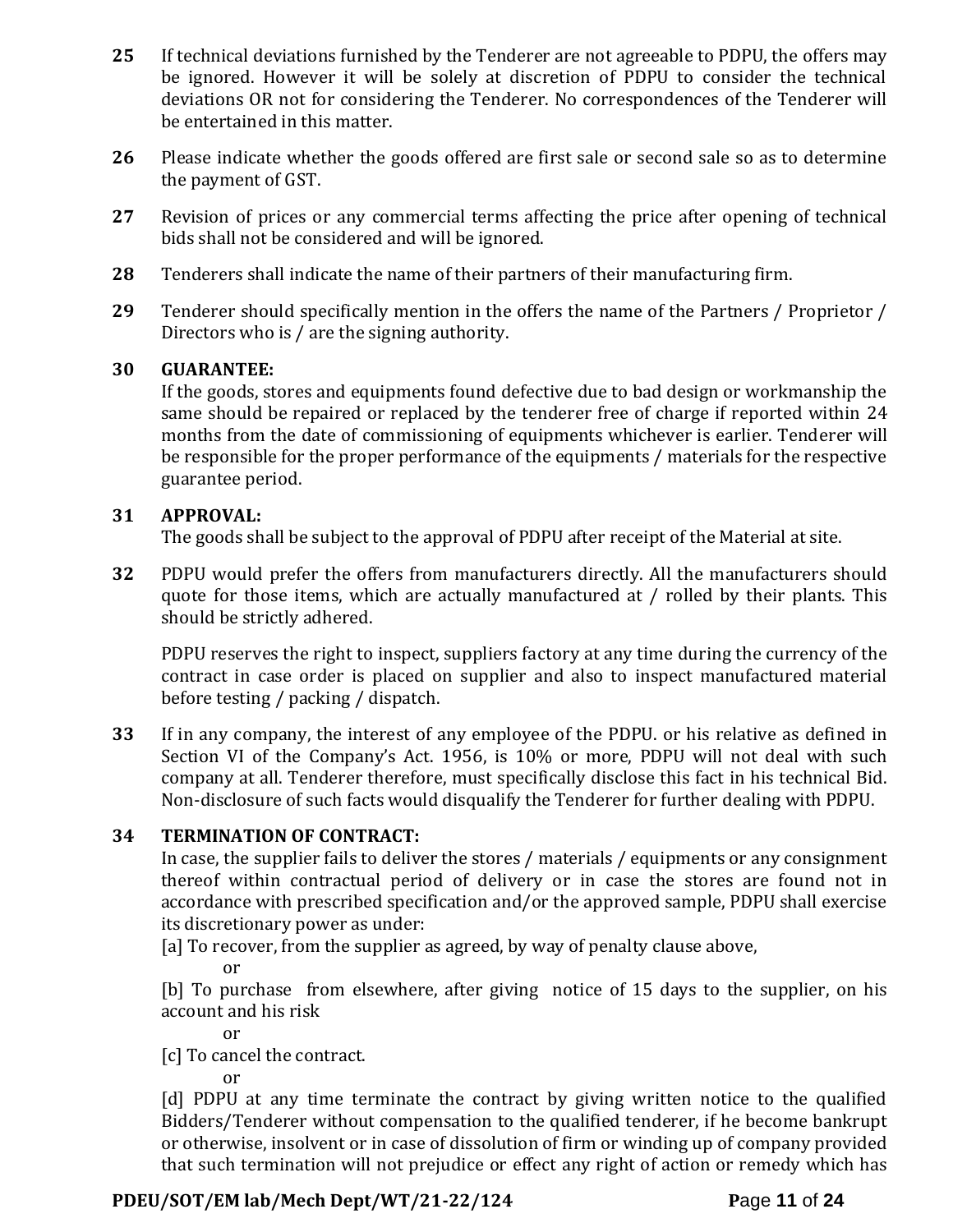thereafter to the University.

In the event of the risk purchase of stores of similar description, the opinion of PDPU shall be final. In the event of action taken under clause (a) or (b) above, the supplier shall be liable to pay for any loss which PDPU may sustain on this account

Further, "PDPU" reserves the right to terminate the Contract (i.e. Purchase order) at any time, without assigning any reasons, whatsoever, by giving a notice or not less than period of ONE month. Suppliers will not be entitled for any compensations / damages / losses, refund by PG whatsoever, on account of such termination of the Contract."

### **35 ARBITRATION:**

All questions, disputes or differences whatsoever which may at any time arise between the parties to this agreement touching the agreement or subject matter thereof, arising out of or in relation to there and whether as to construction or otherwise shall be referred to the decision of the Sole Arbitrator, appointed by the PDPU, for that purpose, who shall be a retired High Court Judge or retired District and Sessions Judge, and the decision of the said Arbitrator shall be final and binding upon the parties. Reference to the arbitration shall be governed by the provisions of Indian Arbitration & Conciliation Act. 1996 as amended from time to time and the rules made there under.

### **36 JURISDICTION:**

All questions, disputes or differences arising under, out of or in connection with the Tender / Contract shall be subject to the exclusive jurisdiction of Ahmedabad court.

- **37** If the tenderer is an Agent, he will have to give information and declare the name of the principal from which he will source the materials along with company's written confirmation about quality and backup performance guarantee. Only on getting complete information from Agent, such offer, if found suitable, shall be considered.
- **38** PDPU reserves the right to cancel any or all the offers / bids or to accept any offer without assigning any reasons.

In case PDPU finds that there is an attempt of cartel in the prices, PDPU reserves the right to consider or reject any or all the parties offers without assigning any reasons thereof.

- **39** PDPU reserves the right to increase or decrease the quantity against each item/s while placing the order.
- **40** The names of the Partners / Directors / Sole Proprietors and responsible person and his updated Address / Telephone, Fax Numbers etc. should be invariably mentioned in the Annexure provided for this purpose in this document.
- **41** The Tenderer must give in his offer, the full name and address with phone, Fax & mobile numbers of the Authorized Representative to do liaison work with PDPU on their behalf.
- **42** The tenderers should invariably write the name and address of the Company, both on sealed covers of EMD, Technical & Price Bids. The tender covers without the name and address will not be opened.
- **43** The tenderers are required to furnish the technical information and the Guaranteed technical particulars (GTP) along with company seal and signature of the Tenderer on each and every page / papers of the tender documents.
- **44** Tenderer should invariably fill up all the details of all the Annexure/s including the prices in the Price Bid Annexure of this tender document and should be duly signed by authorized signatories with their rubber stamp and along with Company's seal / stamp affixed on each

### **PDEU/SOT/EM lab/Mech Dept/WT/21-22/124 P**age **12** of **24**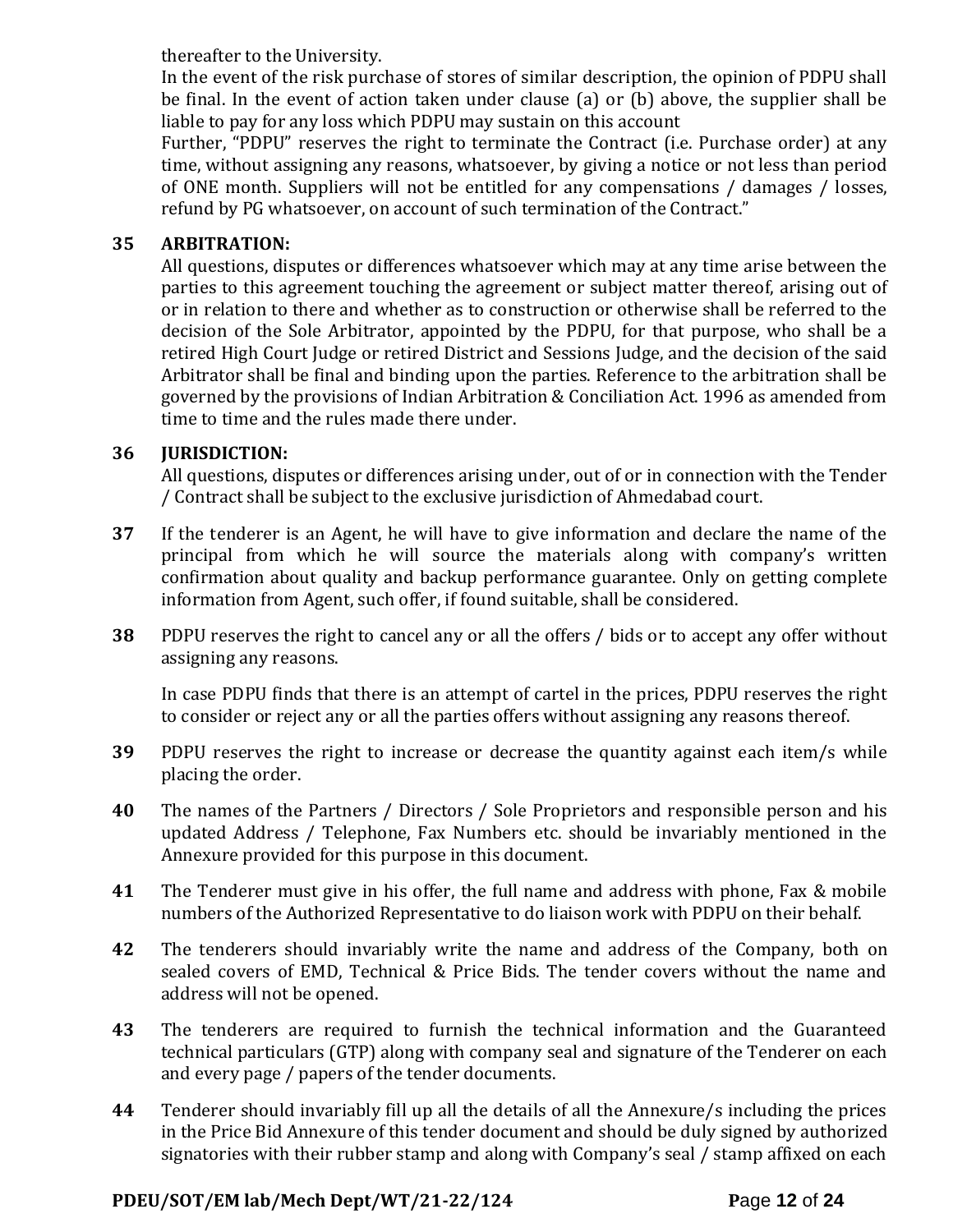paper.

- **45** If the Tenderer fails to pay the Security Deposit or defaults in execution of the orders placed or if PDPU suffers any financial loss due to this, then PDPU will be at liberty to adjust the amount from other orders of the same firm or by encashing the Bank Guarantee.
- **46** All the tenderers must ensure that all the relevant documents / papers submitted with the tender should be serially numbered, properly bounded / tied together and properly documented.
- **47** All the above points should be complied by the Tenderers. If not, tenders are likely to be ignored without making any further reference.

**--------------------×--------------------------×-------------------------×------------------------×-------------**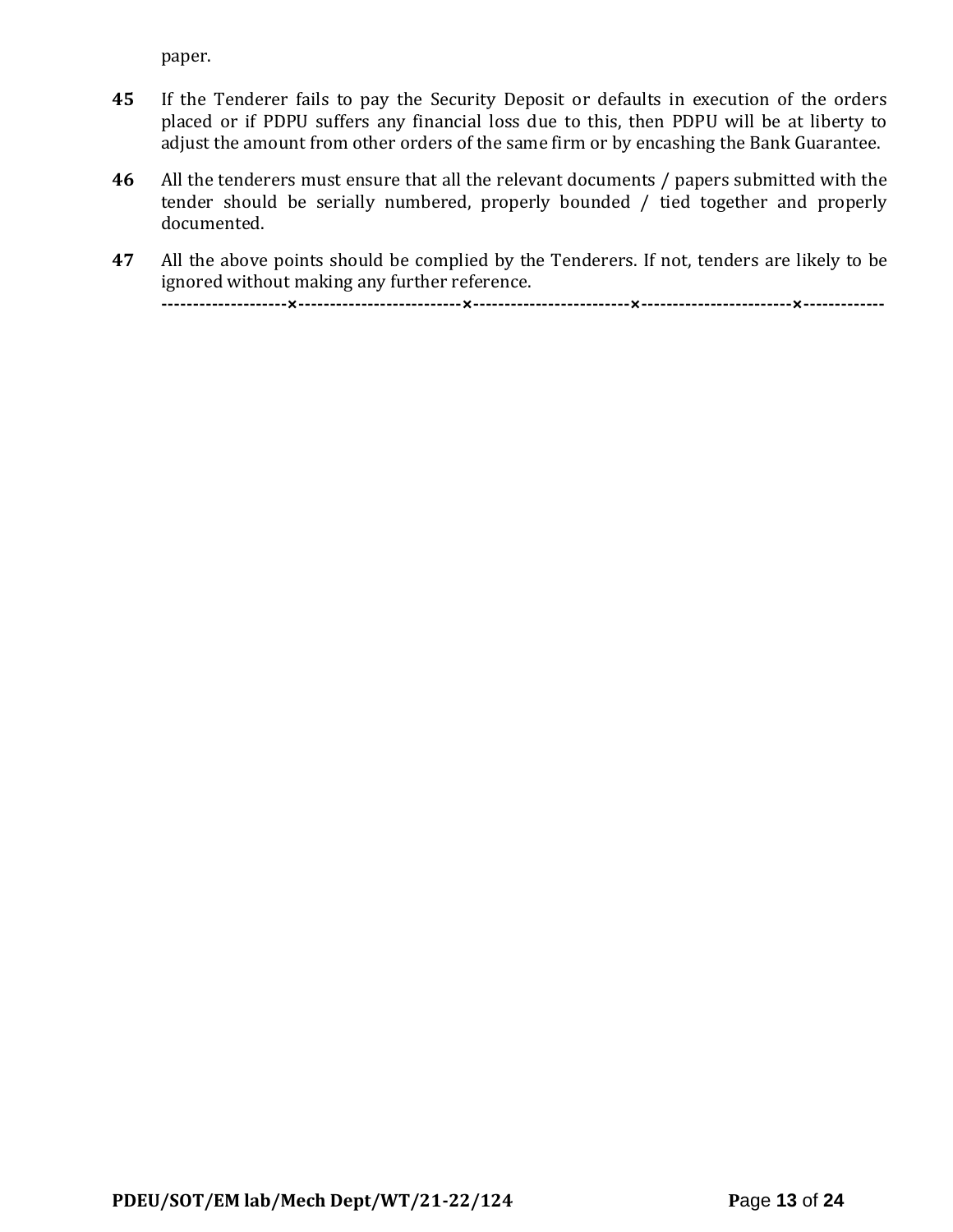#### **E. M. D. BANK GUARANTEE FORMAT**

**FOR TENDER NO. PDPU / \_\_\_\_\_\_\_\_\_\_\_\_\_\_\_\_\_\_\_\_\_\_\_\_\_\_\_\_\_\_\_\_ \_**

#### **APPENDIX – I (BANK GUARANTEE ON NON-JUDICIAL STAMP PAPER OF Rs.100/-)**

Messer's WHEREAS \_\_\_\_\_\_\_\_\_\_\_\_\_\_\_\_\_\_\_\_\_\_\_\_\_\_\_\_\_\_\_\_\_\_\_\_\_\_\_\_\_\_(Name & Address of the Firm) having their registered office at \_\_\_\_\_\_\_\_\_\_\_\_\_\_\_\_\_\_\_\_\_\_\_\_\_\_\_\_\_\_\_\_\_\_\_\_\_ (Address of the firms Registered office) (Hereinafter called the 'Tenderer') wish to participate in the tender No. \_\_\_\_\_\_\_\_\_\_\_\_\_\_\_ for \_\_\_\_\_\_\_\_\_\_\_\_\_\_\_\_\_\_\_\_\_\_\_\_\_\_\_\_\_ of (Supply/Erection/Supply & Erection Work) (Name of the material/equipment/Work) for **Every Manual PANDIT DEENDAYAL ENERGY** UNIVERSITY and WHEREAS a Bank Guarantee for (Hereinafter called the "Beneficiary") Rs. \_\_\_\_\_\_\_\_\_\_\_(Amount of EMD) valid till \_\_\_\_\_\_(Mention here date of validity of this guarantee which will be **4 (FOUR)** months beyond initial validity of Tender's offer) is required to **be submitted by the tenderer along with the tender.**

We,

 (Name of the Bank and address of the Branch giving the Bank Guarantee) having our registered office at \_\_\_\_\_\_\_\_\_\_\_\_\_\_\_\_\_\_\_\_\_\_(Address of Bank's registered office) hereby give this Bank Guarantee No.\_\_\_\_\_\_\_\_\_\_\_\_\_\_\_\_ dated \_\_\_\_\_\_\_\_\_ and hereby agree unequivocally and Unconditionally to pay within 48 hours on demand in writing from the PANDIT DEENDAYAL ENERGY UNIVERSITY or any officer authorized by it in this behalf any amount not exceeding Rs. (Amount of E.M.D.), (Rupees \_\_\_\_\_\_\_\_\_\_\_\_\_\_\_\_\_(In words) to the said PANDIT DEENDAYAL ENERGY UNIVERSITY on behalf of the Tenderer.

We\_\_\_\_\_\_\_\_\_\_\_\_\_\_\_\_\_\_\_\_\_\_\_\_\_\_\_\_\_\_\_\_\_(Name of the Bank) also agree that withdrawal of the tender or part thereof by the tenderer within its validity or Non submission of Security Deposit by the Tenderer within one month from the date tender or a part thereof has been accepted by the PANDIT DEENDAYAL ENERGY UNIVERSITY would constitute a default on the part of the Tenderer and that this Bank Guarantee is liable to be invoked and encashed within its validity by the Beneficiary in case of any occurrence of a default on the part of the Tenderer and that the encashed amount is liable to be forfeited by the Beneficiary.

This agreement shall be valid and binding on this Bank upto and inclusive of (Mention here the date of validity of Bank) and shall not be terminable by notice or by Guarantee) change in the constitution of the Bank or the firm of Tenderer Or by any reason whatsoever and our liability hereunder shall not be impaired or discharged by any extension of time or variations or alternations made, given, conceded with or without our knowledge or consent by or between the tenderer and the PDPU.

NOT WITH STANDING anything contained hereinbefore our liability under this guarantee is restricted to Rs. \_\_\_\_\_\_\_\_(Amt. of E.M.D.) (Rupees \_\_\_\_\_\_\_\_\_\_\_\_\_\_\_\_\_\_\_\_\_\_\_\_\_\_\_\_\_\_\_\_\_\_\_\_\_) (In words). Our Guarantee shall remain in force till\_\_\_\_\_\_\_\_\_(Date of validity of the Guarantee). Place: Date:

Please Mention here Complete Postal Address of the Bank with Branch Code, Telephone and Fax Nos.

#### SIGNATURE OF THE BANK'S AUTHORISED SIGNATORY WITH OFFICIAL SEAL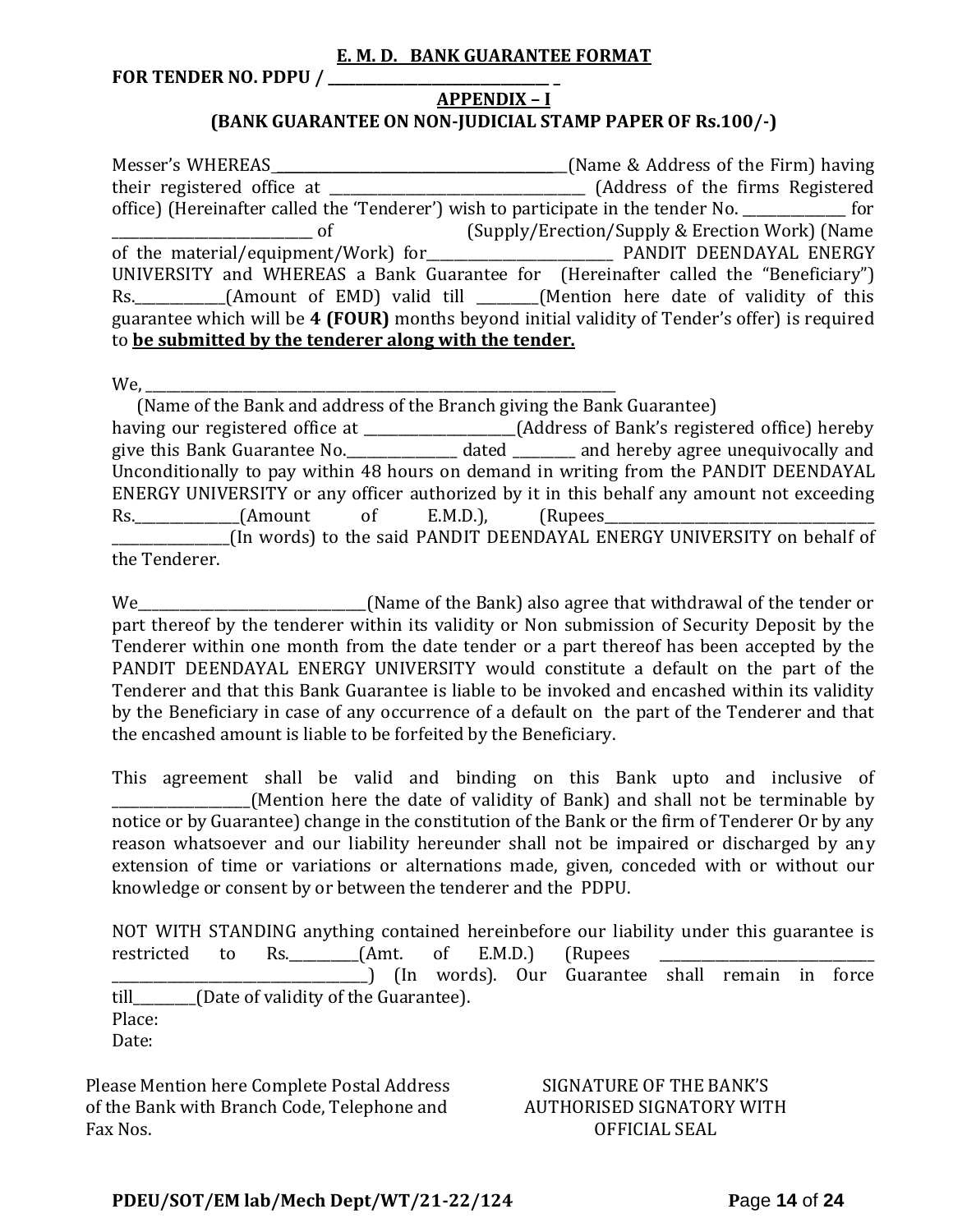#### **ON STAMP PAPER OF RS.100/-**

### **FORM OF BANKER'S UNDERTAKING [For Performance Guarantees (PG) as per clause no.8 of commercial terms and conditions]**

We, Bank of\_\_\_\_\_\_\_\_\_\_\_\_\_\_\_\_\_\_\_\_\_\_\_\_\_\_\_\_\_\_\_\_\_\_\_hereby agree unequivocally and unconditionally to pay within 48 hours on demand in writing from the **PANDIT DEENDAYAL ENERGY UNIVERSITY**. or any Officer authorized by it in this behalf any amount up to and not exceeding Rs. \_\_\_\_\_\_\_\_\_\_\_\_\_\_\_ (in words) Rupees\_\_\_ \_\_\_\_\_\_\_\_\_\_\_\_\_\_\_\_\_\_\_\_\_\_\_\_\_\_\_\_\_\_\_ to the said **PANDIT DEENDAYAL ENERGY UNIVERSITY** on behalf on  $M/s$ . \_\_\_\_\_\_\_\_\_\_\_\_\_\_\_\_\_\_\_\_who have entered into a contract for the supply/works specified below:

P.O. (A/T) No.\_\_\_\_\_\_\_\_\_\_\_\_\_\_\_\_\_\_\_\_\_\_\_\_\_\_dated\_\_\_\_\_\_\_\_\_.

This agreement shall be valid and binding on this Bank upto and inclusive of \_\_\_\_\_\_\_\_\_\_ and shall not be terminable by notice or by change in the constitution of the Bank or the firm of Contractors / Suppliers or by any other reasons whatsoever and our liability hereunder shall not be impaired or discharged by any extension of time or variations or alterations made, given conceded or agreed, with or without our knowledge or consent, by or between parties to the said within written contract.

"NOTWITHSTANDING" anything contained herein before our liability under this guarantee is restricted to Rs.\_\_\_\_\_\_\_\_\_\_\_\_\_\_\_\_\_\_\_\_\_\_\_\_\_

(Rupees\_\_\_\_\_\_\_\_\_\_\_\_\_\_\_\_\_\_\_\_\_\_\_\_\_\_\_\_\_\_\_\_\_\_\_\_\_\_\_\_\_\_\_\_\_ only). Our guarantee shall remain in force until

Place: Date:

 $\mathcal{L}=\mathcal{L}^{\mathcal{L}}$ 

| Please Mention here Complete Postal   | SIGNATURE OF THE BANK'S            |
|---------------------------------------|------------------------------------|
| Address of the Bank with Branch Code, | AUTHORISED SIGNATORY WITH OFFICIAL |
| Telephone and Fax Nos.                | ROUND SEAL                         |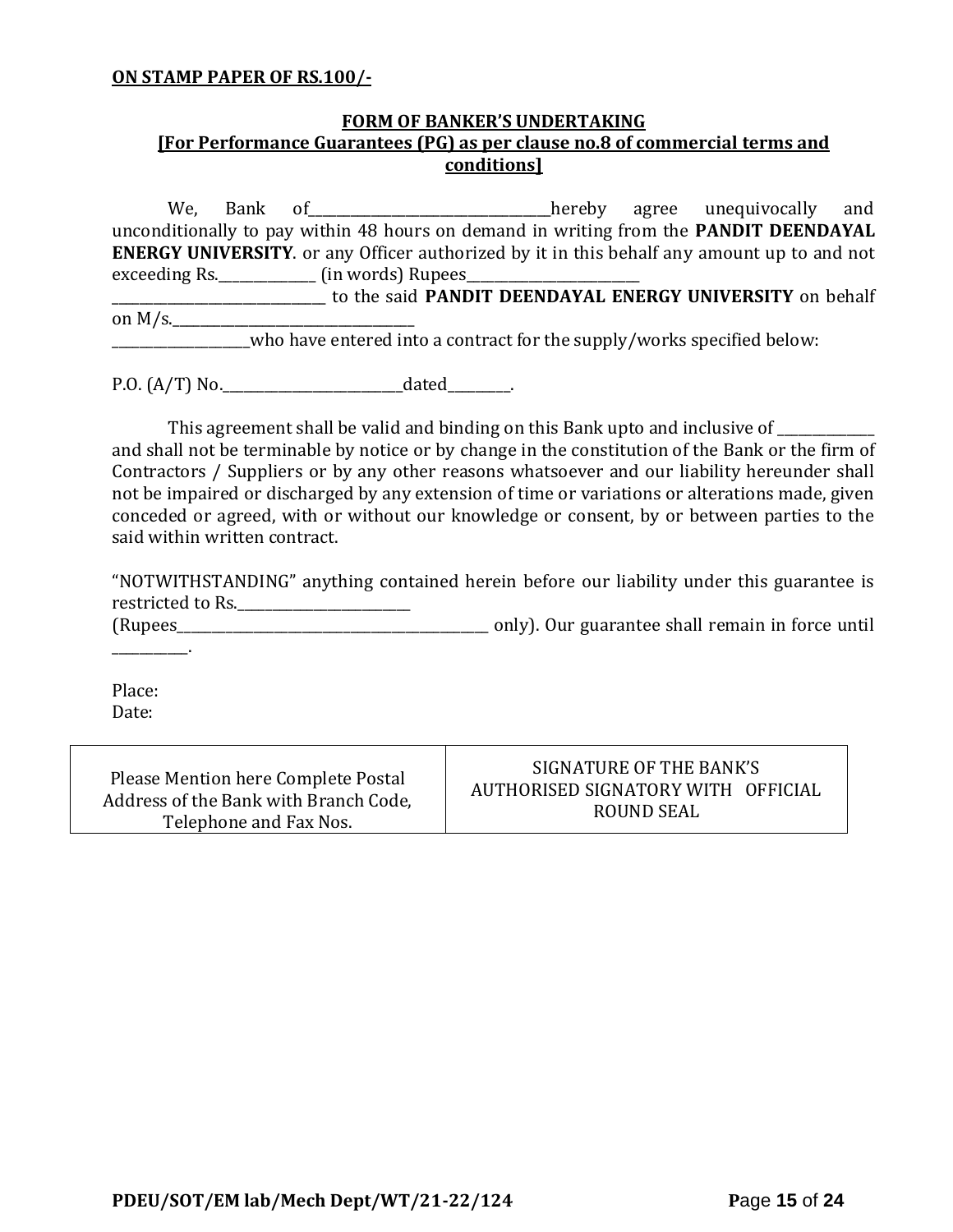#### **ANNEXURE – 1**

**I / WE, confirm that following documents are attached with the technical bid of the offer and should be placed as a First page of offer.**

| Sr.<br>N <sub>o</sub> | <b>Details</b>                                                  | <b>Confirmation</b><br>(Tick $\sqrt{$ any one) |
|-----------------------|-----------------------------------------------------------------|------------------------------------------------|
| $\mathbf{1}$          | Firm's details as per "Annexure -2"                             | YES / NO                                       |
| $\mathbf{2}$          | "Annexure-3"                                                    | YES / NO                                       |
| 3                     | Delivery schedule as per "Annexure- 4"                          | YES / NO                                       |
| $\boldsymbol{4}$      | Past experience details as per "Annexure-7"                     | YES / NO                                       |
| 5                     | PDPU technical specification duly signed and with seal of firm. | YES / NO                                       |
| 6                     | Undertaking-"Annexure-5"                                        | YES / NO                                       |
| $\overline{7}$        | Technical & Commercial Deviation- "Annexure-6"                  | YES / NO                                       |
| 8                     | Experience Certificate-"Annexure-7"                             | YES / NO                                       |
| 9                     | Conformation of Tender Condition-"Annexure-8"                   | YES / NO                                       |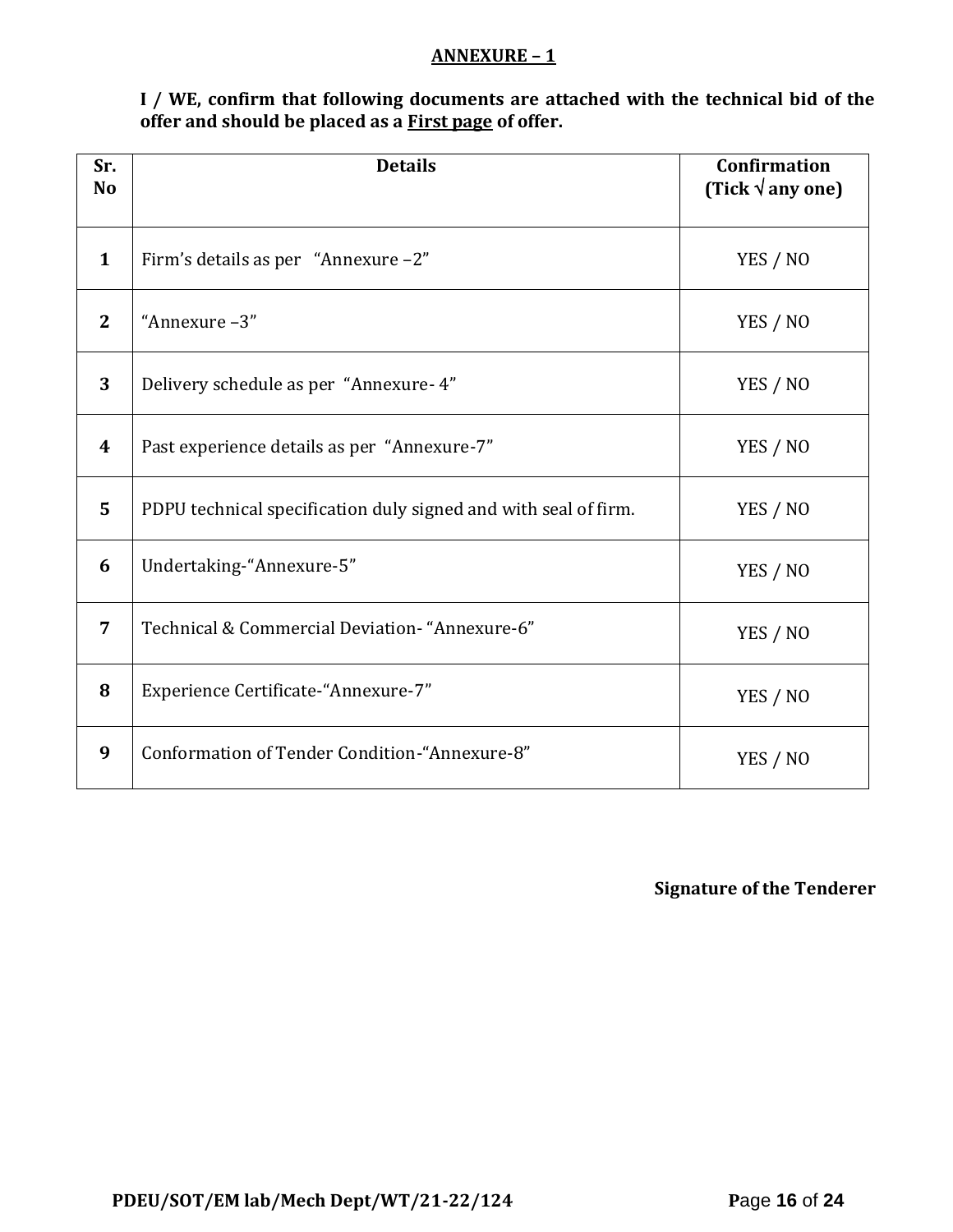#### **ANNEXURE - 2 DETAILS OF THE FIRM**

### **Tenderer shall provide all the details in this form and shall be placed as a Second Page of the bid.**

| <b>Supplier Name</b>                                                                                      |                      |                                |                      |                                  |
|-----------------------------------------------------------------------------------------------------------|----------------------|--------------------------------|----------------------|----------------------------------|
| Within Gujarat / Outside Gujarat                                                                          |                      |                                |                      |                                  |
| Pvt. Firm / Public Ltd. / State Govt. Under<br>taking / Central Govt. undertaking<br>GST No. and GST Date |                      | (Indicate the relevant status) |                      |                                  |
| CST No. and CST Date                                                                                      |                      |                                |                      |                                  |
| <b>Excise No. and Excise Date</b>                                                                         |                      |                                |                      |                                  |
| Financial Turnover for Past 3 Years (Rupees<br>in Lacs (10 <sup>5</sup> )                                 |                      | 1st Year                       | 2 <sup>nd</sup> Year | 3rd Year                         |
| Custom No. and Date (If applicable)                                                                       |                      |                                |                      |                                  |
| Address of                                                                                                | Registered<br>Office | Factory / Works                |                      | <b>Authorized Representative</b> |
| Contact person name                                                                                       |                      |                                |                      |                                  |
| Designation                                                                                               |                      |                                |                      |                                  |
| Address                                                                                                   |                      |                                |                      |                                  |
| City & Pin code                                                                                           |                      |                                |                      |                                  |
| State                                                                                                     |                      |                                |                      |                                  |
| Country                                                                                                   |                      |                                |                      |                                  |
| Phone Nos.(Off.)                                                                                          |                      |                                |                      |                                  |
| Phone Nos.(Res.)                                                                                          |                      |                                |                      |                                  |
| Fax Nos.                                                                                                  |                      |                                |                      |                                  |
| STD Code.                                                                                                 |                      |                                |                      |                                  |
| Mobile No.                                                                                                |                      |                                |                      |                                  |
| Web site address                                                                                          |                      |                                |                      |                                  |
| Email-id                                                                                                  |                      |                                |                      |                                  |
| Specimen signature                                                                                        |                      |                                |                      |                                  |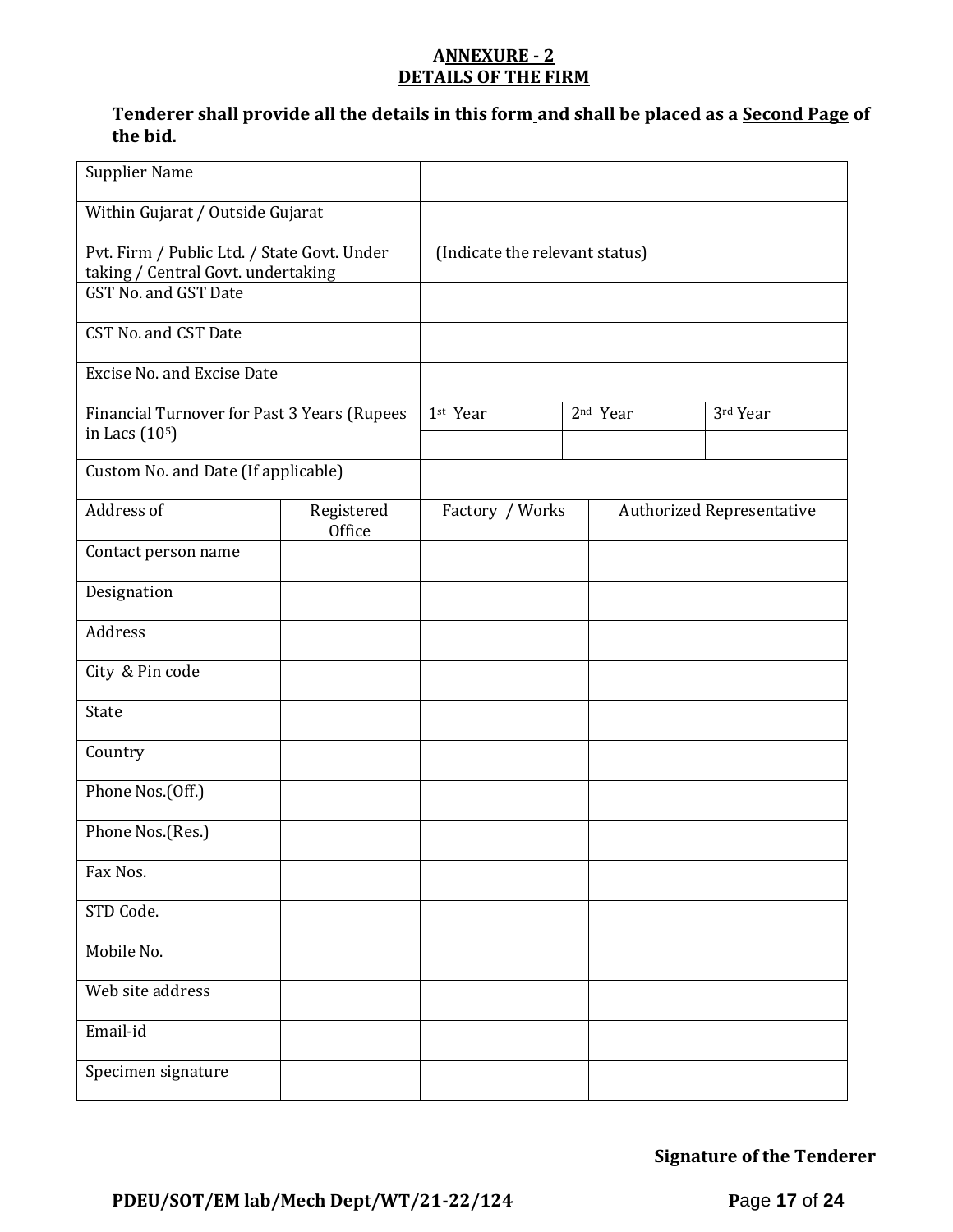### **ANNEXURE-3**

Tenderer shall fill up following details and shall be **Third page** of the Technical Bid

| $\mathbf{1}$   | PRICES: [FIRM ONLY]<br>(Please Specify YES / NO.)                                                                                    |               |
|----------------|--------------------------------------------------------------------------------------------------------------------------------------|---------------|
| 2              | <b>EXCISE DUTY: [SINGLE SLAB ONLY]</b><br>(Please Specify INCUSIVE / EXCLUSIVE /<br>EXEMPTED)                                        | $\frac{0}{0}$ |
| 3              | <b>GST: [IN PERCENTAGE]</b><br>(Please Specify INCUSIVE / EXCLUSIVE /<br>EXEMPTED)<br>Please quote your GST Registration No. & Date. | $\frac{0}{0}$ |
| $\overline{4}$ | <b>PENALTY TERMS AGREED:</b><br>(Please Specify YES / NO.)                                                                           |               |
| 5              | PERFORMANCE GUARANTEE TO COVER EXECUTION<br>PERIOD (SECURITY) TERMS : AGREED: (Cl.no.8)<br>(Please Specify YES / NO.)                |               |
| 6              | PERFORMANCE GUARNTEE TO COVER WARRANTY<br>PERIOD TERMS AGREED: (Wherever<br>applicable): (Please Specify YES / NO.)                  |               |
| 7              | VALIDITY OF THE OFFER AGREED:<br>(Please Specify YES / NO.)                                                                          |               |
| 8              | PAYMENT TERMS AGREED:<br>(Please Specify YES / NO.)                                                                                  |               |
| 9              | ITEMS OFFERED : (Yes/No)                                                                                                             |               |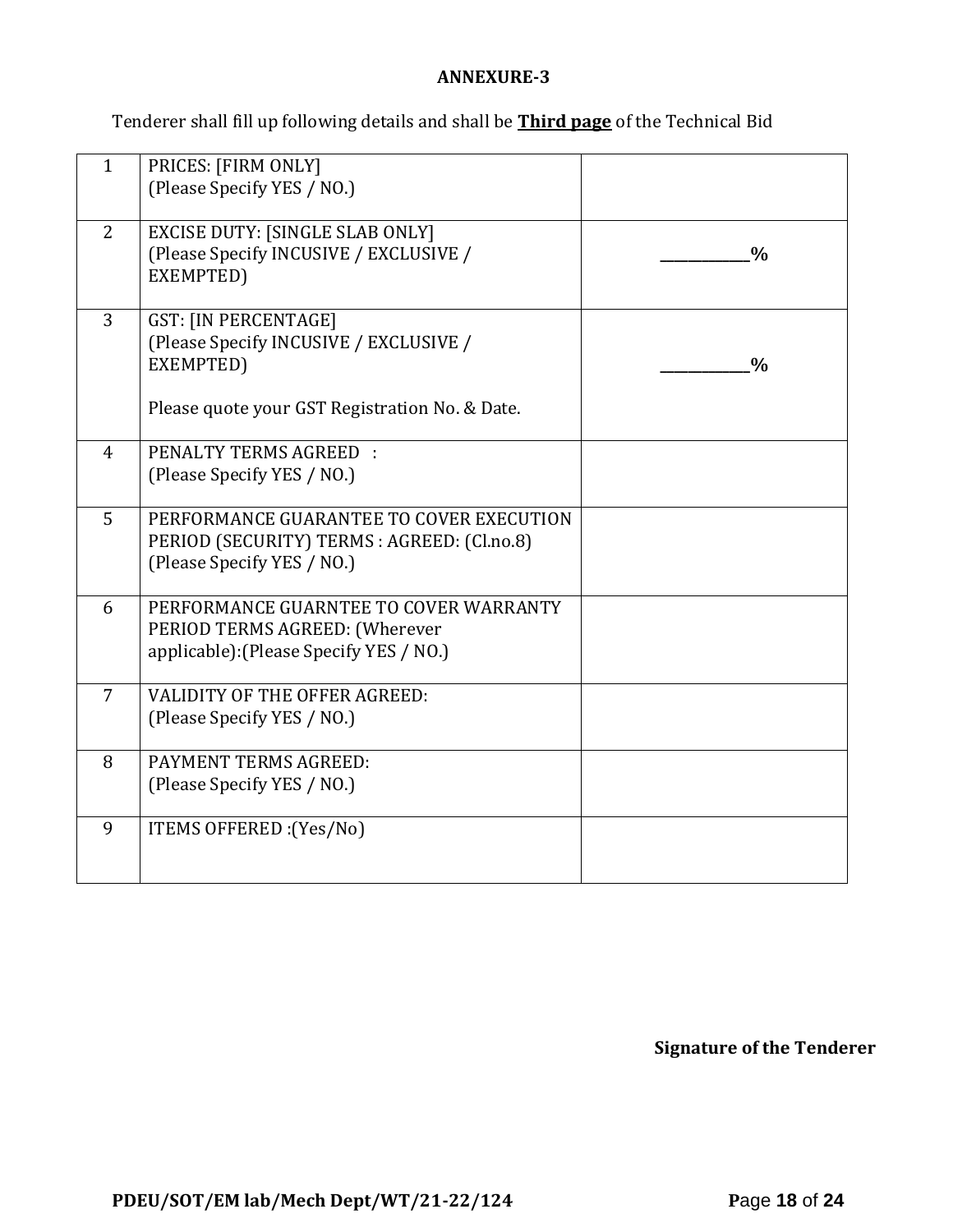### **ANNEXURE – 4**

# **Details of the Items and Qty. offered as a Fourth Page of offer.**

| Sr. | Details of the Items / Equipments | Quantity       | Status:               |  |  |
|-----|-----------------------------------|----------------|-----------------------|--|--|
| No. | <b>Offered</b>                    | <b>Offered</b> | Supplier/Manufacturer |  |  |
|     |                                   |                |                       |  |  |
|     |                                   |                |                       |  |  |
|     |                                   |                |                       |  |  |
|     |                                   |                |                       |  |  |
|     |                                   |                |                       |  |  |
|     |                                   |                |                       |  |  |
|     |                                   |                |                       |  |  |
|     |                                   |                |                       |  |  |
|     |                                   |                |                       |  |  |
|     |                                   |                |                       |  |  |
|     |                                   |                |                       |  |  |
|     |                                   |                |                       |  |  |
|     |                                   |                |                       |  |  |
|     |                                   |                |                       |  |  |
|     |                                   |                |                       |  |  |
|     |                                   |                |                       |  |  |
|     |                                   |                |                       |  |  |
|     |                                   |                |                       |  |  |
|     |                                   |                |                       |  |  |
|     |                                   |                |                       |  |  |
|     |                                   |                |                       |  |  |
|     |                                   |                |                       |  |  |
|     |                                   |                |                       |  |  |
|     |                                   |                |                       |  |  |
|     |                                   |                |                       |  |  |
|     |                                   |                |                       |  |  |
|     |                                   |                |                       |  |  |
|     |                                   |                |                       |  |  |
|     |                                   |                |                       |  |  |
|     |                                   |                |                       |  |  |
|     |                                   |                |                       |  |  |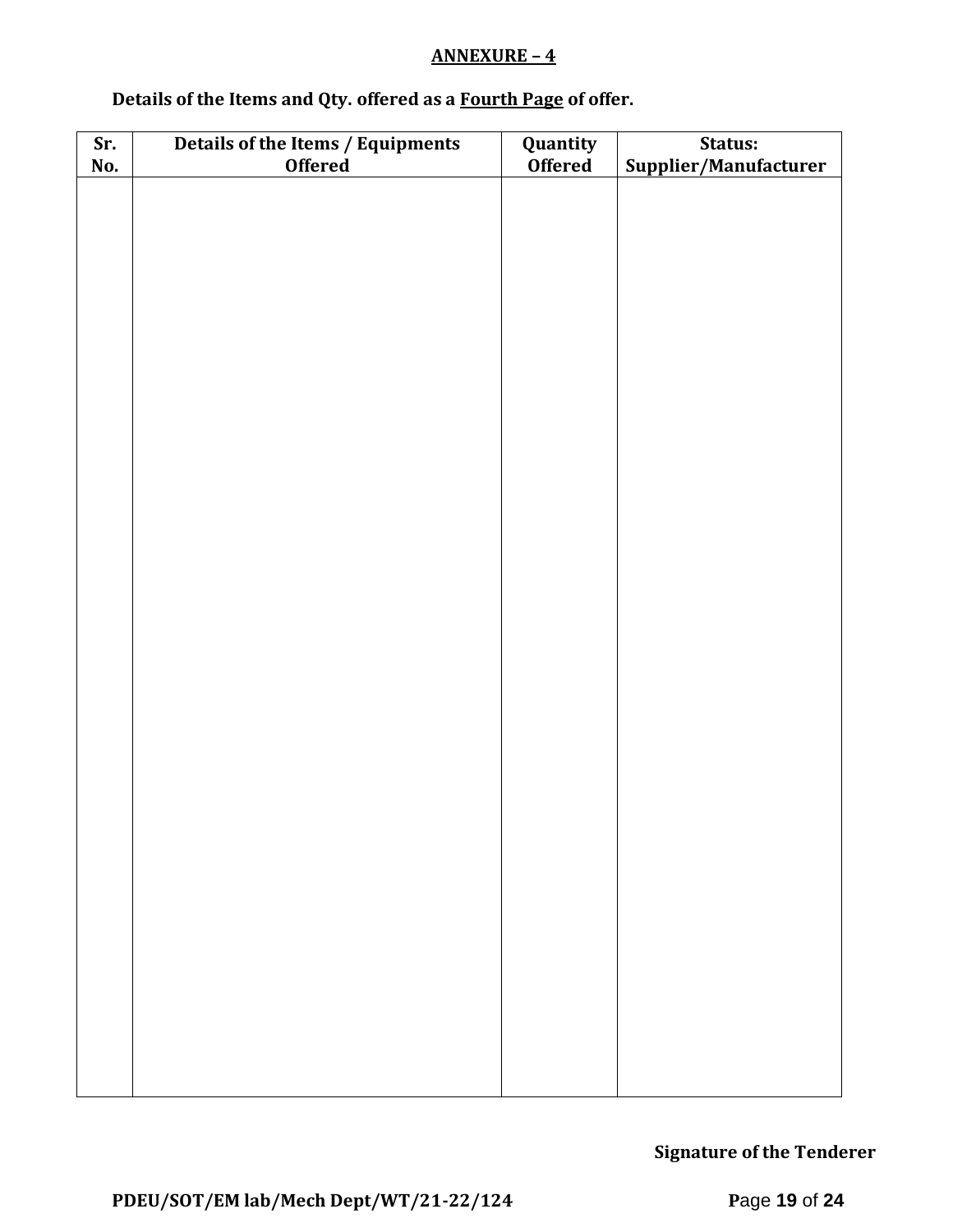#### **ANNEXURE – 5**

### **(UNDERTAKING IN REGARD TO STOP DEAL / BLACK LIST THEREOF) and should be placed as a Fifth page of offer**.

**Sub: Undertaking in regard to Stop Deal / Black List Thereof.**

**Ref: Tender No. PDPU / \_\_\_\_\_\_\_\_\_\_\_\_\_\_\_\_\_\_\_\_\_\_\_\_.** …….

All bidders will have to furnish the following undertaking duly filled in, signed and stamped for each quoted item of the tender along with the Technical Bid.

-----------------------------------------------------------------------------------------

| I/We                        |                                                 |
|-----------------------------|-------------------------------------------------|
| Authorized signatory of M/S | here by certify that $M/S$                      |
|                             | is not stop deal / black listed by PDPU for the |
| tendered item.              |                                                 |

Seal of the Firm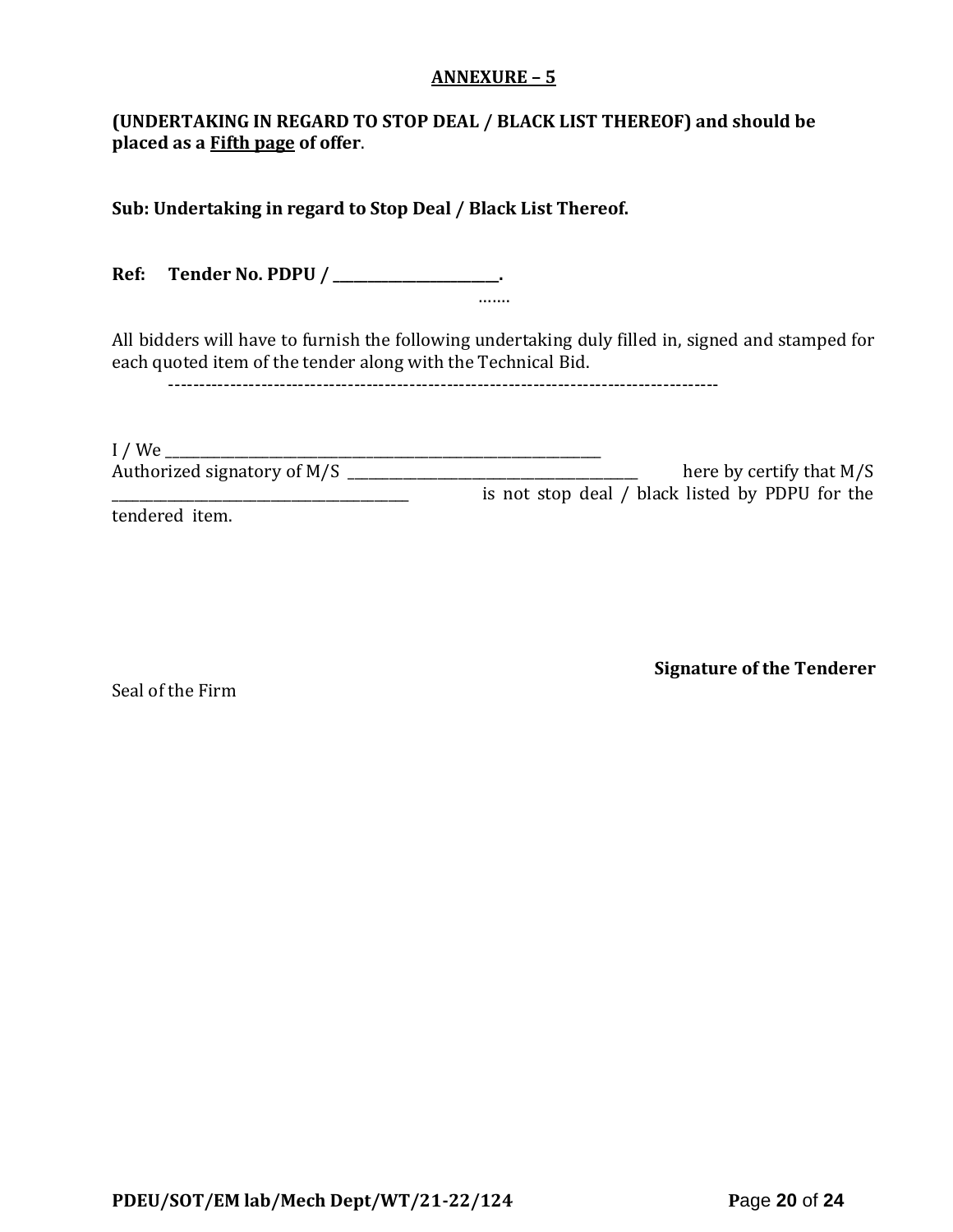#### **ANNEXURE – 6 TECHNICAL AND COMMERCIAL DEVIATIONS IF ANY TO BE FURNISHED IN THIS ANNEXURE ONLY AND TO BE SUBMITTED WITH TECHNICAL BID.**

We confirm that the product offered under this tender complies with all the Technical Specifications, except the deviations mentioned above. We also confirm that there are no commercial deviations other than mentioned above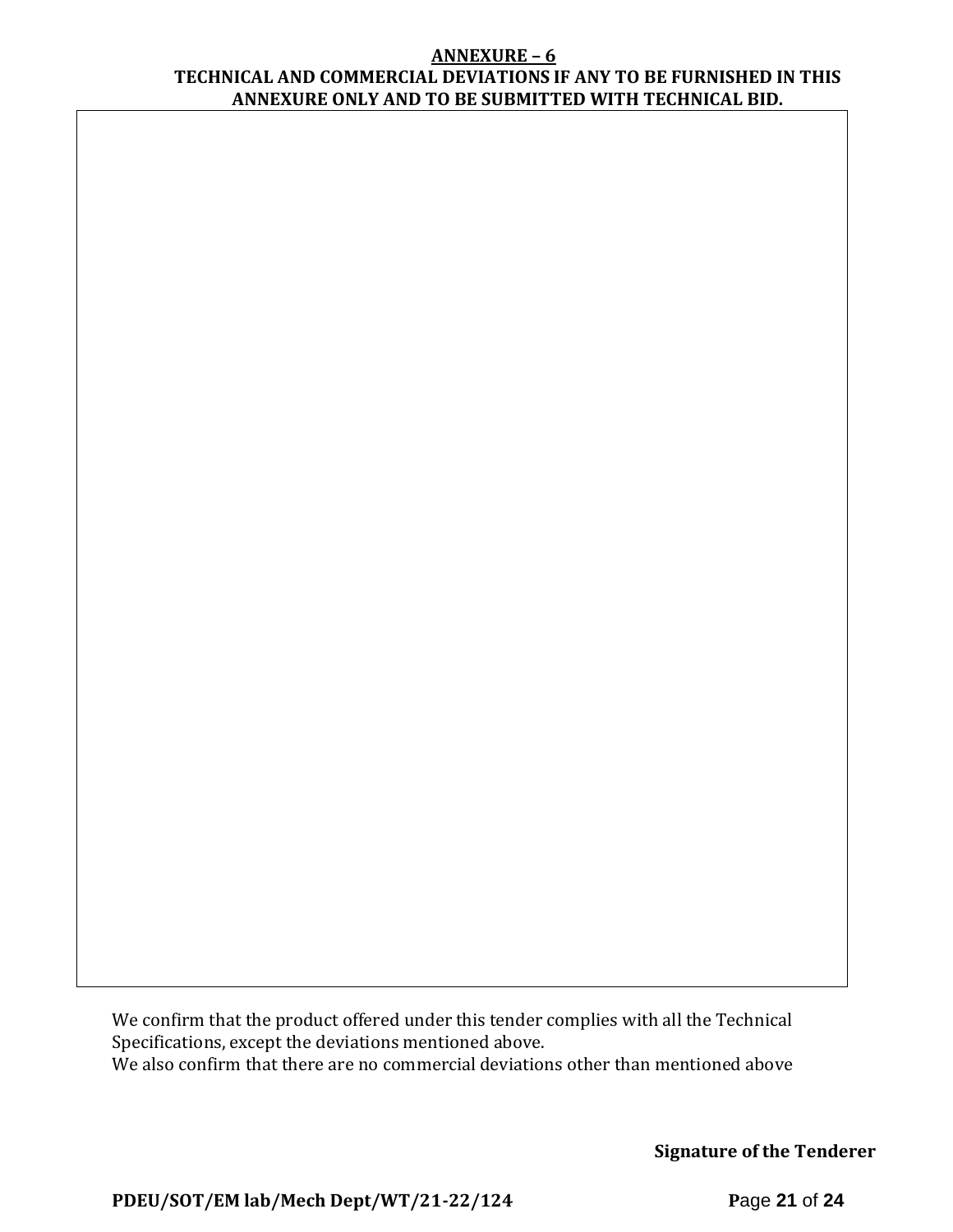#### **ANNEXURE- 7**

#### **DETAILS OF THE EXPERIENCE FOR SUPPLY OF SIMILAR TYPE OF ITEMS IN LAST THREE YEARS FROM THE DUE DATE OF TENDER:**

| Sr.<br><b>No</b> | <b>ITEMS</b><br><b>SUPPLIED TO</b> | <b>ORDER</b><br><b>REFERENCE</b><br><b>No. &amp; DATE</b> | <b>ITEMS</b> | Qty. | <b>ORDER</b><br><b>FULLY</b><br><b>EXECUTED.</b><br>YES/NO | <b>STATUS, IF</b><br><b>ORDER UNDER</b><br><b>EXECUTION</b> | <b>REMARKS</b> |
|------------------|------------------------------------|-----------------------------------------------------------|--------------|------|------------------------------------------------------------|-------------------------------------------------------------|----------------|
| 1)               |                                    |                                                           |              |      |                                                            |                                                             |                |
| 2)               |                                    |                                                           |              |      |                                                            |                                                             |                |
| 3)               |                                    |                                                           |              |      |                                                            |                                                             |                |
| 4)               |                                    |                                                           |              |      |                                                            |                                                             |                |
| 5)               |                                    |                                                           |              |      |                                                            |                                                             |                |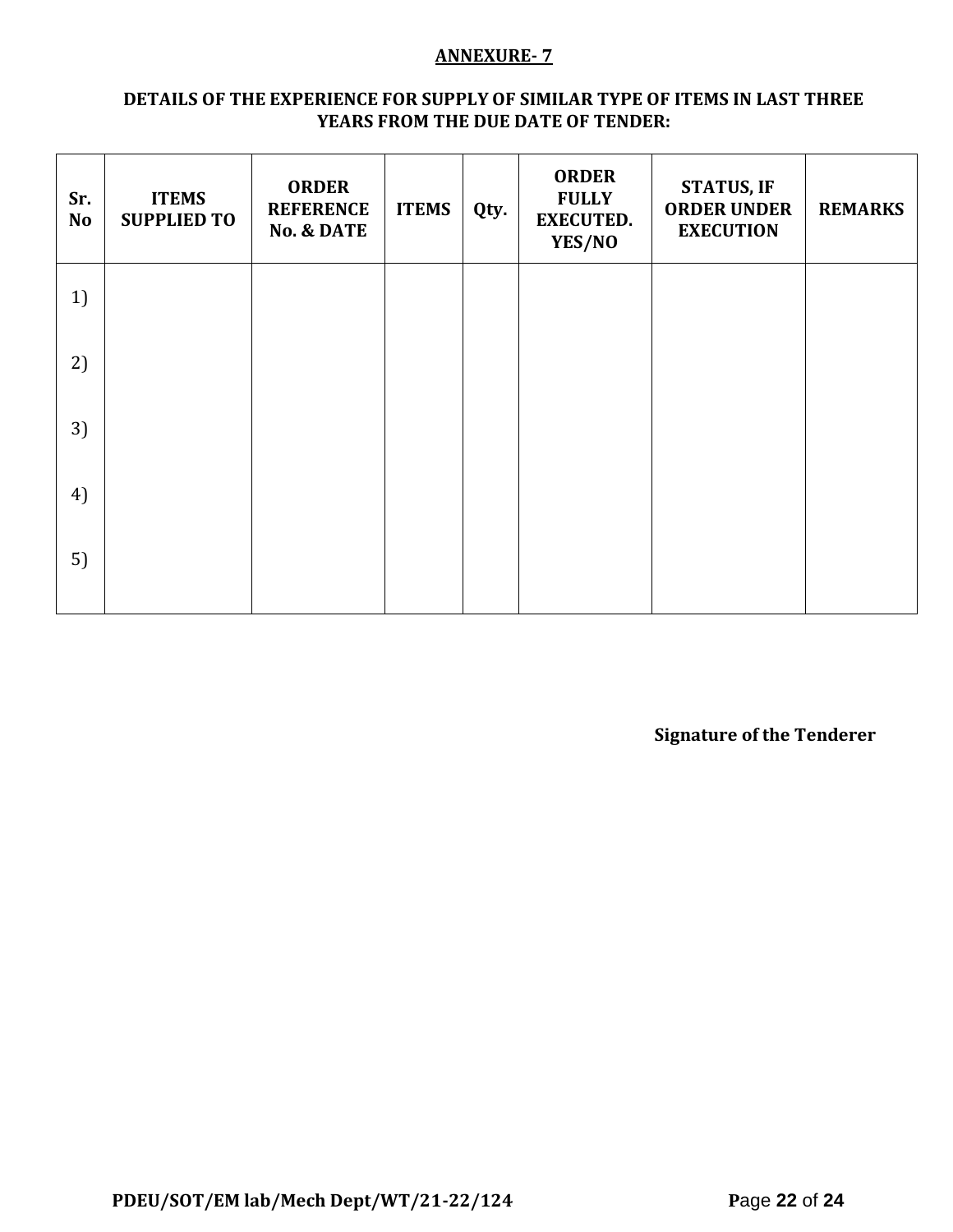### **ANNEXURE – 8**

Subject: Supply of \_\_\_\_\_\_\_\_\_\_\_\_\_\_\_\_\_\_\_\_\_\_\_\_\_\_\_\_\_\_\_\_\_\_\_\_\_\_

Reference: Tender enquiry No. PDPU/ / Due on date: / / 200.

In connection with the above subject and reference I/ We confirm the following:

- 1. I / We, the undersigned have read and examined the Tender Specifications and commercial terms and conditions of tender under reference.
- 2. I / We, declare that our Technical Bid is strictly in line with the Tender specifications (except the deviations shown in Annexure No.7.
- 3. Further, I / We also agree that additional conditions / deviations, if any, found in the Commercial terms & conditions (except mentioned in the Annexure-7), our offer shall be outrightly rejected without assigning any reason thereof.

Seal of the Firm **Signature of the Authorised Representatives of the firm**

Date:

Name:

Status:

Name of the Tendering Firm / Agency: